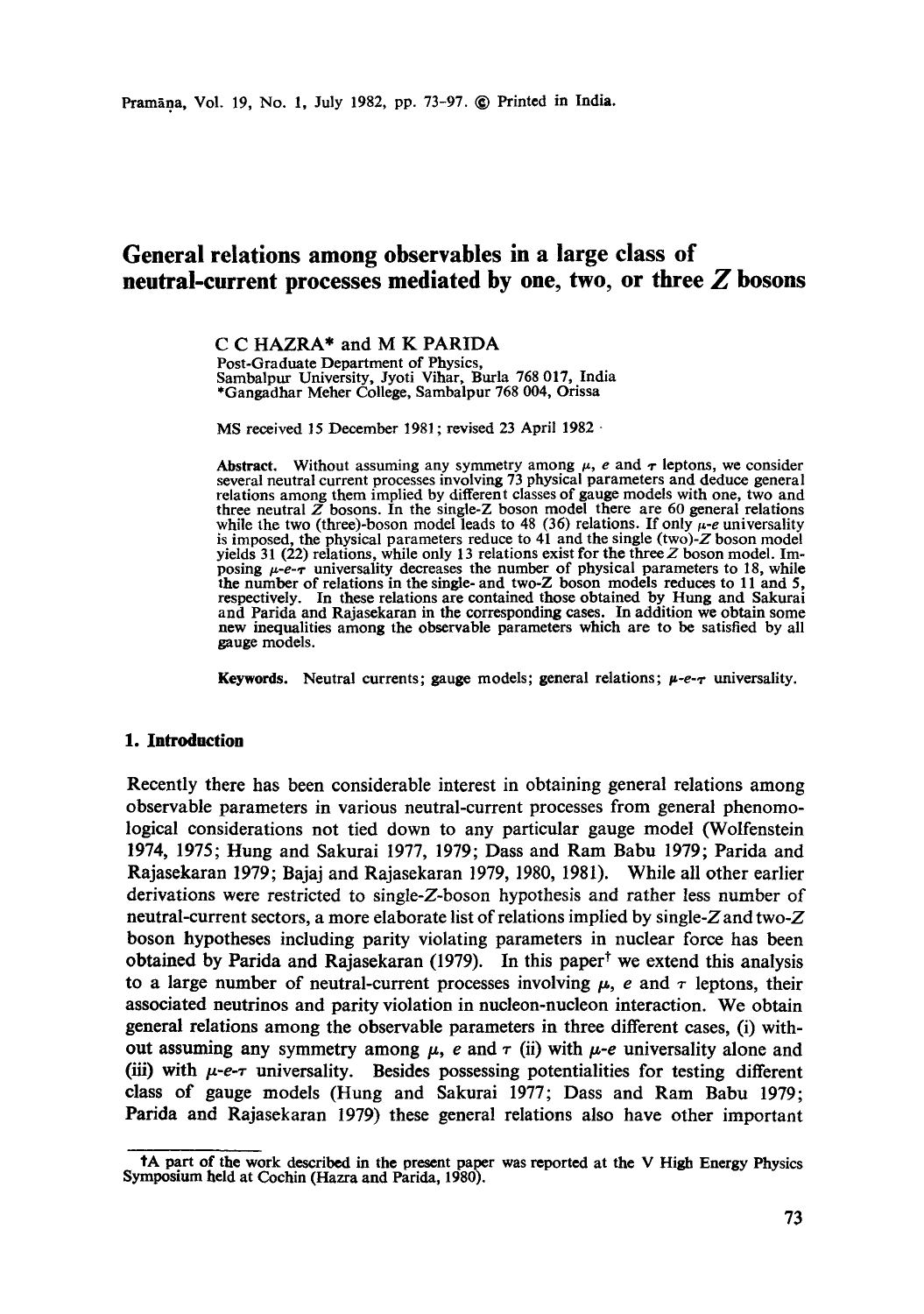## 74 *C C ttazra and M K parida*

uses as discussed in § 4. In § 2.2 we also obtain new inequalities which are to be obeyed by all gauge models including the standard model (Weinberg 1967; Salam 1968).

## **2. Neutral-current processes and derivation of constraint equations**

In this section we do not assume any universality among  $\mu$ , e, and  $\tau$  leptons and consider 28 number of different processes involving 73 physical parameters. Most of these processes were left out from earlier analyses (Wolfenstein 1974, 1975; Hung and Sakurai 1977, 1979; Dass and Ram Babu 1978; Parida and Rajasekaran 1979). Wherever possible we follow notations of Parida and Rajasekaran (1979) and conveniently modify them to save space.

#### *2.1. Effective Lagrangians and observables for neutral-current processes*

The observable physical parameters and the neutral-current processes in which they occur are presented by various matrix elements in table 1. For example, the process  $v_e$ ,  $v_e \rightarrow v_e$ ,  $v_e$  is denoted by the matrix element *(aa)* and the effective Lagrangian for this process with the observable parameter  $L$  is denoted\* as

$$
\mathscr{L}_{\nu_e \nu_e}(L) = -\frac{G}{\sqrt{2}} L \bar{\nu}_e \gamma_{\lambda} (1 + \gamma_5) \nu_e \bar{\nu}_e \gamma_{\lambda} (1 + \gamma_5) \nu_e.
$$
 (1)

It may be noted that this parameter L is the analogue of  $C_v^2$  (Hung and Sakurai 1977, 1979). Similarly for the process  $v_e v_\mu \rightarrow v_e v_\mu$  the effective Lagrangian is defined as

$$
\mathscr{L}_{\nu_e \nu_\mu}(\tilde{L}) = -\frac{G}{\sqrt{2}} \tilde{L} \, \bar{\nu}_e \, \gamma_\lambda (1 + \gamma_5) \, \nu_e \, \bar{\nu}_\mu \, \gamma_\lambda (1 + \gamma_5) \, \nu_\mu. \tag{2}
$$

The effective Lagrangians for the processes

$$
v_e v_\tau \to v_e v_\tau, v_\mu v_\mu \to v_\mu v_\mu, v_\mu v_\tau \to v_\mu v_\tau, v_\tau v_\tau \to v_\tau v_\tau
$$

corresponding to the matrix elements (ac), (bb), *(bc)* and *(cc)* can be defined by

$$
\mathscr{L}_{\nu_e \nu_\tau}(\tilde{L}'), \mathscr{L}_{\nu_\mu \nu_\mu}(L'), \mathscr{L}_{\nu_\mu \nu_\tau}(\tilde{L}'), \text{ and } \mathscr{L}_{\nu_\tau \nu_\tau}(L'')
$$

respectively. The process  $v_e N \rightarrow v_e N$  is denoted by the matrix element  $(a, g)$  with the physical parameters  $\alpha$ ,  $\beta$ ,  $\gamma$  and  $\delta$  occurring in the Lagrangian  $L_{\nu}N$  ( $\alpha$ ,  $\beta$ ,  $\gamma$ ,  $\delta$ ) (Parida and Rajasekaran 1979). Similarly the processes  $v_{\mu} N \rightarrow v_{\mu} N$  and  $v_{\tau} N \rightarrow v_{\tau} N$ are represented by the matrix elements *(bg)* and *(cg),* respectively, and the effective

<sup>\*</sup>The parameters like L, L',  $\tilde{L}$  etc. were not treated as observables by Parida and Rajasekaran (1979), but the parameter L was included in the single-Z-boson factorisation relations of Hung and Sakurai (1977). This parameter has been evaluated in a recent analysis (Hung and Sakurai 1979).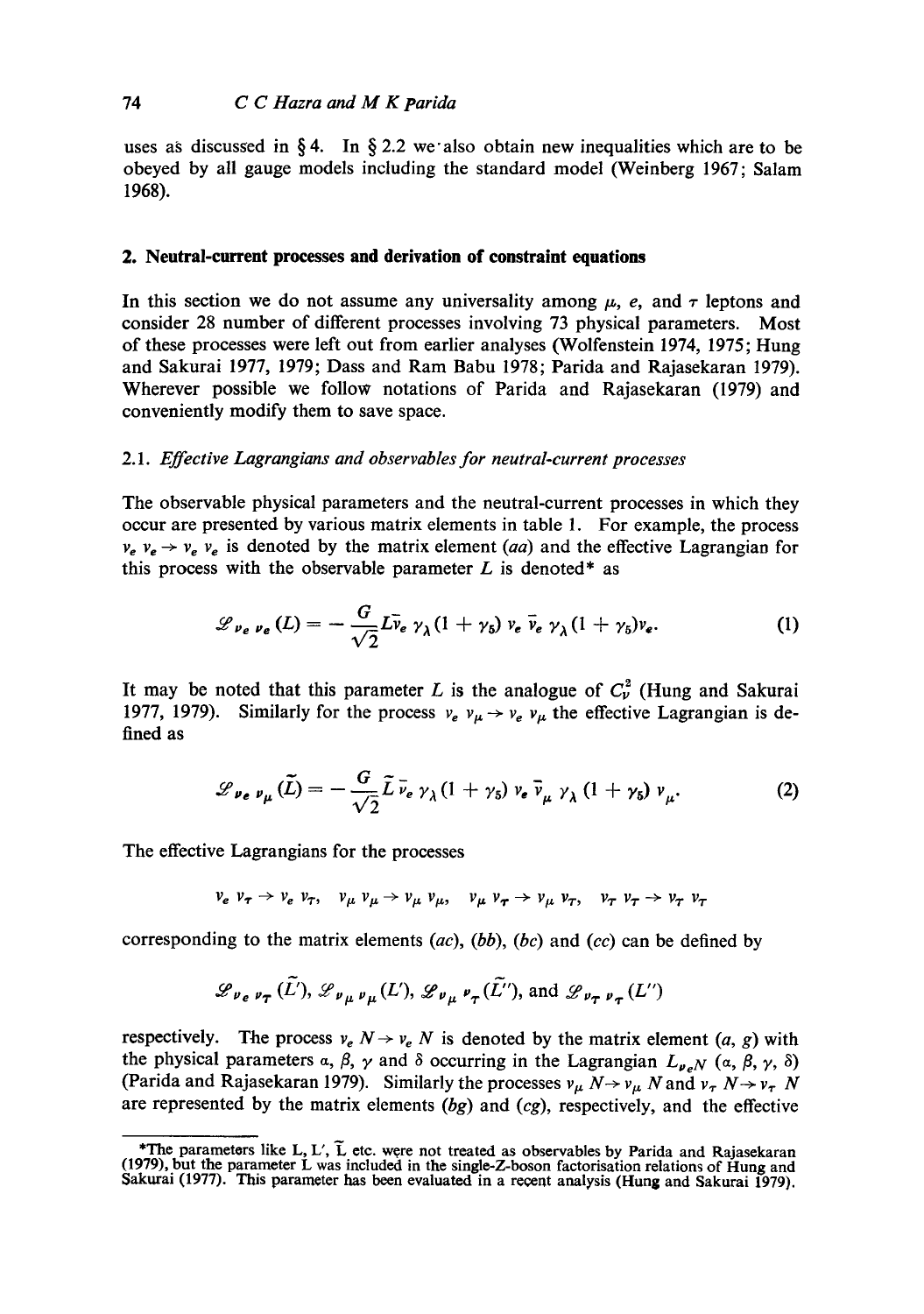|                                 | (a)<br>$\nu_e$ | (b)<br>$\nu_{\mu}$ | (c)<br>$v_{\tau}$ | (d)<br>$e^{\pm}$                           | (e)<br>$\mu$ ±                                                       | (f)<br>$T^{\pm}$                                                                     | $\bf(g)$<br>${\bf N}$                    |
|---------------------------------|----------------|--------------------|-------------------|--------------------------------------------|----------------------------------------------------------------------|--------------------------------------------------------------------------------------|------------------------------------------|
| (a)                             | $\mathbf L$    | ĩ                  |                   | $\tilde{\mathbf{L}}'$ $\mathbf{g}_{V}^{e}$ | $g_A^{\prime e}$                                                     | $\mathbf{g}_{\nu}^{\prime\prime e}$                                                  | $a, \beta$                               |
| $\boldsymbol{\nu_e}$            |                |                    |                   | $\mathbf{g}^e_A$                           | $g''_A$                                                              | $g''_A$                                                                              | $\gamma$ , $\delta$                      |
| (b)                             |                | $\mathbf{L}'$      |                   | $\tilde{L}''$ $g_V^{\mu}$                  | $g^{\prime \mu}_V$                                                   | $g^{\prime\prime}_{\nu}{}^{\mu}$                                                     | $\alpha',\,\beta'$                       |
| $\nu_{\mu}$                     |                |                    |                   | $g_A^{\mu}$                                | $g_A^{\prime \mu}$                                                   | $g^{\prime\prime\mu}_A$                                                              | $\gamma', \delta'$                       |
| (c)                             |                |                    |                   | $L''$ $g_V^T$                              | $g^{\prime T}_{V}$ $g^{\prime T}_{V}$                                |                                                                                      | $\alpha'', \beta''$                      |
| $v_T$                           |                |                    |                   | $g_A^T$                                    | $g_A^{\prime \tau}$                                                  | $g^{\prime\prime\tau}_A$                                                             | $\gamma'', \delta''$                     |
| (d)                             |                |                    |                   | $k_{VV}$                                   |                                                                      | $k'_{VV}$ , $k'_{AA}$ $k''_{VV}$ , $k''_{AA}$                                        | $\widetilde{a}, \widetilde{\beta},$      |
| $e^{\pm}$                       |                |                    |                   | $k_{AA}$<br>$k_{VA}$                       |                                                                      | $k'_{VA}$ , $k'_{AV}$ $k''_{VA}$ , $k''_{AV}$                                        | $\widetilde{\gamma}, \widetilde{\delta}$ |
| (e)                             |                |                    |                   |                                            | $\tilde{k}_{\gamma\gamma}$                                           | $\widetilde{k}'_{\bm{\mathcal{V}} \bm{\mathcal{V}}}, \widetilde{k}'_{\bm{A} \bm{A}}$ | $\tilde{a}', \tilde{\beta}'$             |
| $\mu^{\pm}$                     |                |                    |                   |                                            | $\widetilde{k}_{AA}$<br>$\widetilde{k}_{\boldsymbol{\mathcal{V}}_A}$ | $\widetilde{k}_{VA}^{\prime}, \widetilde{k}_{AV}^{\prime}$                           | $\tilde{\gamma}, \tilde{\delta}'$        |
| (f)                             |                |                    |                   |                                            |                                                                      | $\widetilde{k'_{\boldsymbol{V}}\boldsymbol{V}}$                                      | $\widetilde{a''}, \widetilde{\beta''}$   |
| $T^{\pm}$                       |                |                    |                   |                                            |                                                                      | $\widetilde{k}_{AA}^{\prime\prime}$<br>$\tilde{k}''_{VA}$                            | $\tilde{\gamma}$ ", $\tilde{\delta}$ "   |
| $\left( \mathbf{g}\right)$<br>N |                |                    |                   |                                            |                                                                      |                                                                                      | $\xi, \eta$<br>$\zeta$ , $\rho$          |

Table 1. Enumeration of neutral current processes and observable parameters.

Lagrangians for these processes with the physical parameters  $\alpha'$ ,  $\beta'$ ,  $\gamma'$ ,  $\delta'$  and  $\alpha''$ ,  $\beta''$ ,  $\gamma''$ ,  $\delta''$  are denoted by  $\mathscr{L}_{\nu\mu N}(\alpha', \beta', \gamma', \delta')$  and  $\mathscr{L}_{\nu\tau N}(\alpha'', \beta'', \gamma'', \delta'')$  respectively. The effective Lagrangian for the parity violation in atoms and in  $e-N$ scattering corresponding to the element *(dg)* involves four measurable parameters,  $\tilde{a}$ ,  $\tilde{\beta}$ ,  $\tilde{\gamma}$  and  $\tilde{\delta}$  and is denoted by  $\mathscr{L}_{eN}$  ( $\tilde{a}$ ,  $\tilde{\beta}$ ,  $\tilde{\gamma}$ ,  $\tilde{\delta}$ ) (Parida and Rajasekaran 1979). Similarly the effective Lagrangians with relevant physical parameters for the processes  $\mu^*N \rightarrow \mu^*N$  and  $\tau^*N \rightarrow \tau^*N$  corresponding to the matrix elements *(eg)* and *(fg)* are represented by  $\mathscr{L}_{\mu N}$  ( $\tilde{\alpha}'$ ,  $\tilde{\beta}'$ ,  $\gamma'$ ,  $\tilde{\delta}'$ ) and  $\mathscr{L}_{\tau N}$  ( $\tilde{\alpha}''$ ,  $\tilde{\beta}''$ ,  $\tilde{\gamma}''$ ,  $\tilde{\delta}''$ ) respectively. The process  $v_e$   $e \rightarrow v_e$  e corresponds to the matrix element *(ad)* with the physical parameters  $g_n^e$  and  $g_A^e$  and the Lagrangian is

$$
\mathscr{L}_{\nu_e e}(g_V^e, g_A^e) = -\frac{G}{\sqrt{2}} \bar{\nu}_e \gamma_\lambda (1 + \gamma_5) \nu_e \hat{\epsilon} \gamma_\lambda (g_V^e + g_A^e \gamma_5) e. \tag{3}
$$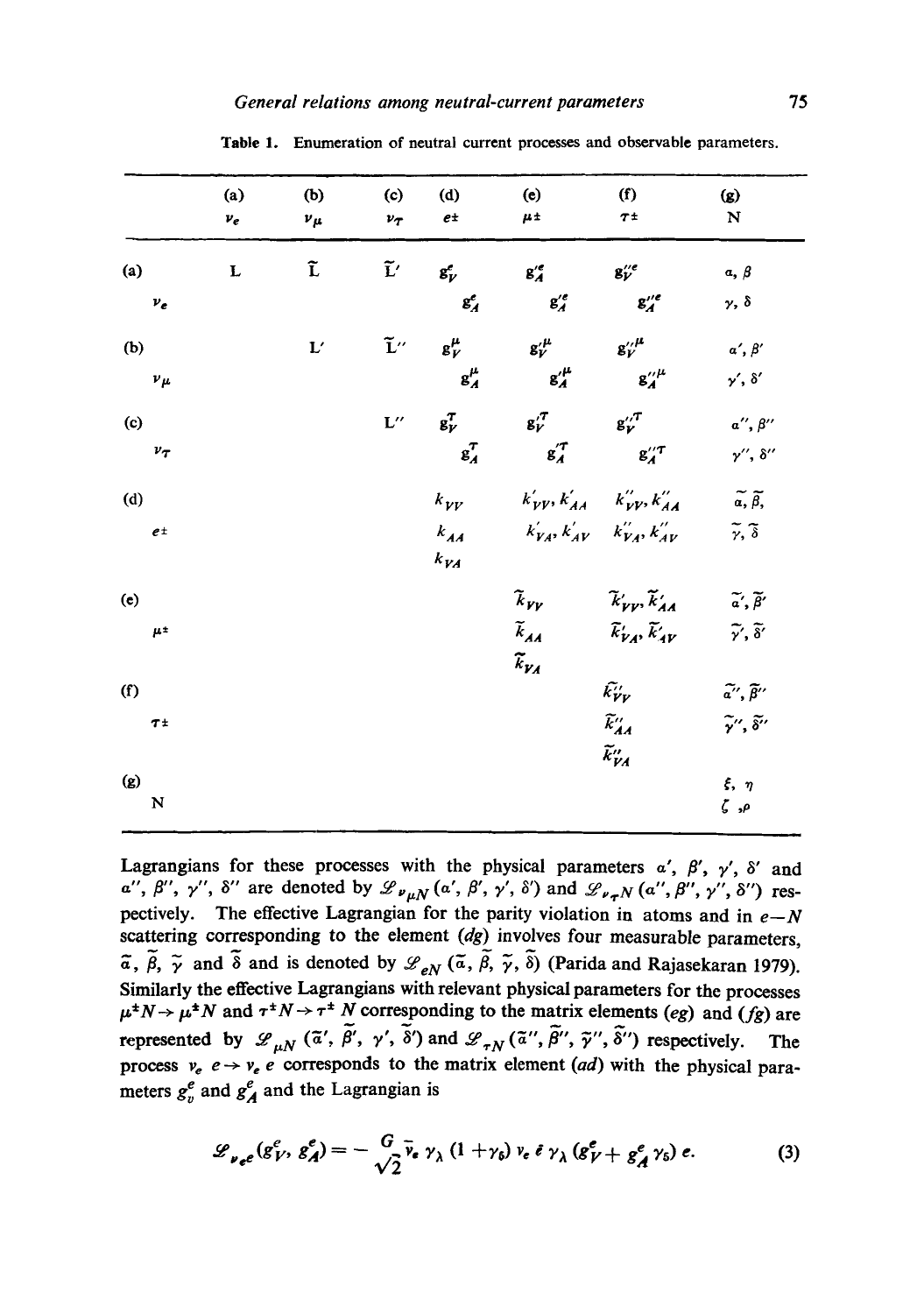Similarly the processes  $v_e\mu \rightarrow v_e\mu$ ,  $v_e\tau \rightarrow v_e\tau$ ,  $v_\mu e \rightarrow v_\mu e$ ,  $v_\mu\mu \rightarrow v_\mu \mu$ ,  $v_\mu \tau \rightarrow v_\mu \tau$ ,  $v_{\tau}$   $e \rightarrow v_{\tau}$   $e$ ,  $v_{\tau}$   $\mu \rightarrow v_{\tau}$   $\mu$  and  $v_{\tau}$   $\tau \rightarrow v_{\tau}$   $\tau$  corresponding to the matrix elements *(ae)*, (af), (bd), (be), (bf), (cd), (ce) and (cf) can be denoted by the effective Lagrangians

$$
\mathcal{L}_{\nu_{e^{\mu}}} (g_{v}^{\prime e}, g_{A}^{\prime e}), \mathcal{L}_{\nu_{e^{\tau}}} (g_{v}^{\prime \prime e}, g_{A}^{\prime \prime e}), \mathcal{L}_{\nu_{\mu}e} (g_{v}^{\mu}, g_{A}^{\mu}), \mathcal{L}_{\nu_{\mu} \mu} (g_{v}^{\prime \mu}, g_{A}^{\prime \mu}),
$$
  

$$
\mathcal{L}_{\nu_{\mu} \tau} (g_{v}^{\prime \prime \mu}, g_{A}^{\prime \prime \mu}), \mathcal{L}_{\nu_{\tau} e} (g_{v}^{\tau}, g_{A}^{\tau \mu}), \mathcal{L}_{\nu_{\tau} \mu} (g_{v}^{\prime \tau}, g_{A}^{\prime \tau}) \text{ and}
$$
  

$$
\mathcal{L}_{\nu_{\tau} \tau} (g_{v}^{\prime \prime \tau}, g_{A}^{\prime \prime \tau})
$$

respectively. The processes  $e^+ e^+ \rightarrow e^+ e^+$  are represented by the matrix element *(dd)* and the effective Lagrangian involving the physical parameters  $k_{VV}$ ,  $k_{AA}$  and  $k_{VA}$ is denoted by

$$
\mathcal{L}_{ee} (k_{VV}, k_{VA}, k_{AA}) = -\frac{G}{\sqrt{2}} [k_{VV} \overline{e} \gamma_{\lambda} e \overline{e} \gamma_{\lambda} e +
$$
  

$$
2 k_{VA} \overline{e} \gamma_{\lambda} e \overline{e} \gamma_{\lambda} \gamma_5 e + k_{AA} \overline{e} \gamma_{\lambda} \gamma_5 e \overline{e} \gamma_{\lambda} \gamma_5 e].
$$
 (4)

There are four physical parameters for the process  $e^+e^+ \rightarrow \mu^+\mu^+$  corresponding to the matrix element *(de)* with the effective Lagrangian

$$
\mathcal{L}_{e\mu}(k'_{VV}, k'_{AA}, k'_{VA}, k'_{AV}) = -\frac{G}{\sqrt{2}}[k'_{VV}\bar{e}\gamma_{\lambda} e\bar{\mu}\gamma_{\lambda}\mu
$$
  
+  $k'_{AA}\bar{e}\gamma_{\lambda}\gamma_{5} e\bar{\mu}\gamma_{\lambda}\gamma_{5}\mu + k'_{VA}\bar{e}\gamma_{\lambda} e\bar{\mu}\gamma_{\lambda}\gamma_{5}\mu$   
+  $k'_{AV}\bar{e}\gamma_{\lambda}\gamma_{5} e\bar{\mu}\gamma_{\lambda}\mu]$  (5)

Similarly the processes  $e^{\pm} e^{\pm} \rightarrow \tau^{\pm} \tau^{\pm}$ ,  $\mu^{\pm} \mu^{\pm} \rightarrow \mu^{\pm} \mu^{\pm}$ ,  $\mu^{\pm} \mu^{\pm} \rightarrow \tau^{\pm} \tau^{\pm}$ , and  $\tau^{\pm} \tau^{\pm} \rightarrow \tau^{\pm} \tau^{\pm}$ corresponding to the matrix elements  $(df)$ ,  $(ee)$ ,  $(ef)$  and  $(ff)$  are represented by the effective Lagrangians

$$
\mathcal{L}_{e\tau} (k''_{VV}, k''_{AA}, k''_{VA}, k''_{AV}), \mathcal{L}_{\mu\mu} (\tilde{k}_{VV}, \tilde{k}_{AA}, \tilde{k}_{VA}),
$$
  

$$
\mathcal{L}_{\mu\tau} (\tilde{k}'_{VV}, \tilde{k}'_{AA}, \tilde{k}'_{VA}, \tilde{k}'_{AV}) \text{ and } \mathcal{L}_{\tau\tau} (\tilde{k}''_{VV}, \tilde{k}''_{AA}, \tilde{k}''_{VA})
$$

respectively. We represent the effective Lagrangian for the parity violation in *NN*  interaction involving the parameters  $\xi$ ,  $\eta$ ,  $\zeta$  and  $\rho$  (Parida and Rajasekaran 1979) by  $\mathscr{L}_{NN}$  ( $\xi$ ,  $\eta$ ,  $\zeta$ ,  $\rho$ ). Counting the number of processes as distinguished by effective Lagrangians we have 28 of them involving 73 different observable parameters.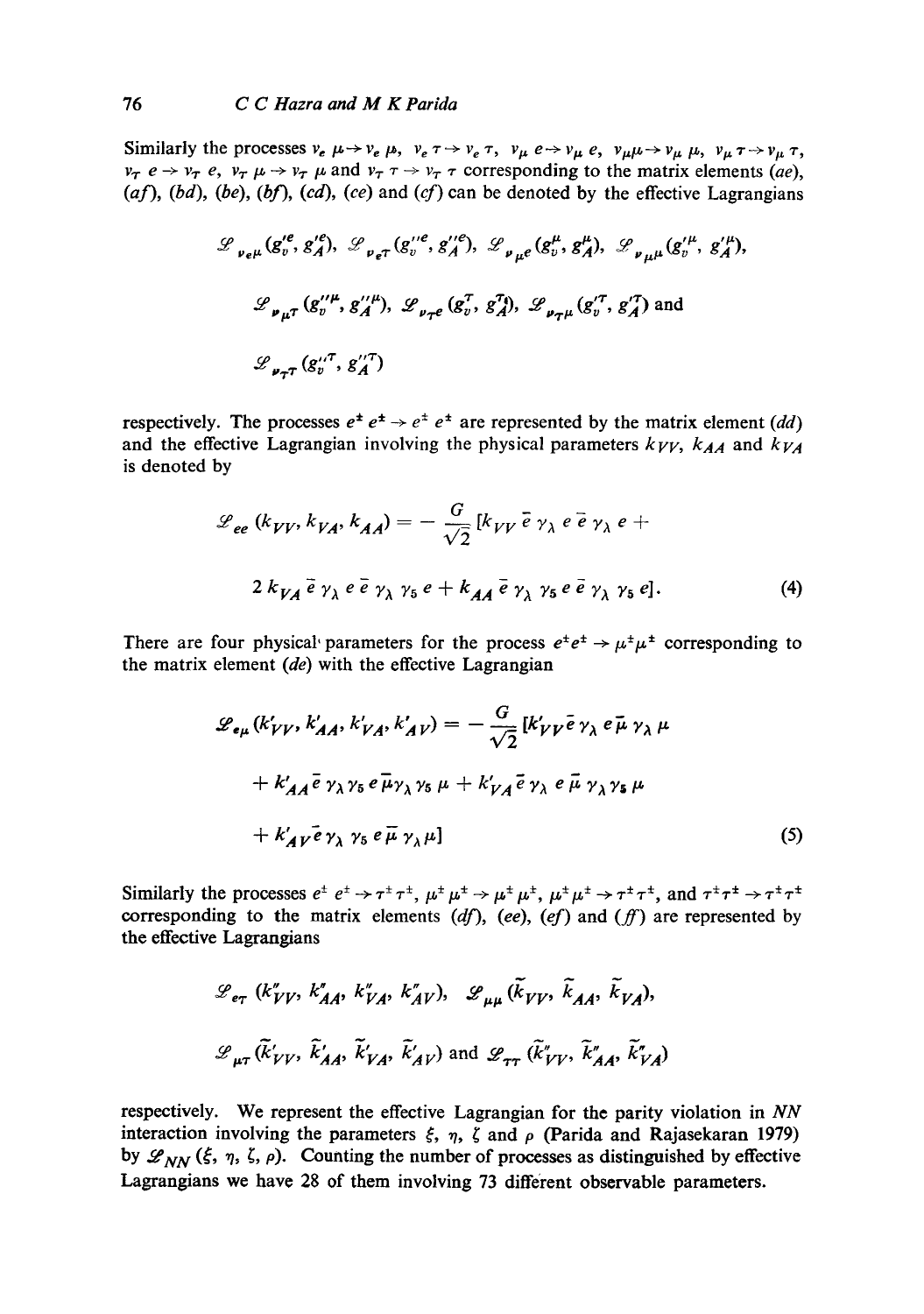## 2.2. *Derivation of the constraint equations*

The method adopted here is the same as that of Parida and Rajasekaran (1979). Let us suppose that the neutral-current interaction is due to a number of current  $\times$ current terms added together. Then with the hypothesis corresponding to the existence of *n* neutral currents, the general form of interaction Lagrangian is

$$
\mathcal{L} = -\frac{G}{\sqrt{2}} \sum_{i=1}^{n} J_{\lambda}^{(i)} J_{\lambda}^{(i)}, \qquad (6)
$$

where the current can be parametrized as

$$
J_{\lambda}^{(i)} = [C_0^{(i)} \bar{\nu}_e \gamma_{\lambda} (1 + \gamma_5) \nu_e + C_0^{\prime(i)} \bar{\nu}_{\mu} \gamma_{\lambda} (1 + \gamma_5) \nu_{\mu} + C_0^{\prime\prime(i)} \bar{\nu}_\tau \gamma_{\lambda} (1 + \gamma_5) \nu_\tau + \bar{e} \gamma_{\lambda} (C_V^{\prime i}) + C_A^{\prime i} \gamma_5) e ++ \bar{\mu} \gamma_{\lambda} (C_V^{\prime(i)} + C_A^{\prime i} \gamma_5) \mu + \bar{\tau} \gamma_{\lambda} (C_V^{\prime\prime(i)} + C_A^{\prime\prime(i)} \gamma_5) \tau + \frac{1}{2} C_\alpha^{(i)} (\bar{u} \gamma_{\lambda} u - \bar{d} \gamma_{\lambda} d) + \frac{1}{2} C_\beta^i (\bar{u} \gamma_{\lambda} \gamma_5 u - \bar{d} \gamma_{\lambda} \gamma_5 d) + \frac{1}{2} C_\gamma^{(i)} (\bar{u} \gamma_{\lambda} u + \bar{d} \gamma_{\lambda} d) + \frac{1}{2} C_\delta^{(i)} (\bar{u} \gamma_{\lambda} \gamma_5 u + \bar{d} \gamma_{\lambda} \gamma_5 d)], \qquad (7)
$$

containing 13 current parameters  $C_0^{(i)}$  ....,  $C_{\delta}^{(i)}$  for each neutral current  $J^{(i)}$ . The 73 observable parameters can be related to the current parameters by comparing equation (6) with the effective Lagrangian for each process (Parida and Rajasekaran 1979). Denoting each current parameter by the corresponding  $n$  component vector, the constraint equations can be stated as follows,

$$
\begin{aligned}\n v_e \ v_e \rightarrow v_e \ v_e \\
 L &= \mathbf{C}_0 \cdot \mathbf{C}_0, \\
 L &= \mathbf{C}_0 \cdot \mathbf{C}_0, \\
 v_e \tau &\rightarrow v_e \tau\n \end{aligned}\n \qquad (12b) \qquad\n \begin{aligned}\n v_\mu \ v_\mu &\rightarrow v_\mu \ v_\mu \\
 L' &= \mathbf{C}_0' \cdot \mathbf{C}_0' \\
 L' &= \mathbf{C}_0' \cdot \mathbf{C}_0'\n \end{aligned}\n \qquad (15)
$$

$$
\tilde{L} = 2C_0 \cdot C'_0, \qquad (9) \quad g_v''^e = 2C_0 \cdot C'_v, \qquad (13a) \quad \begin{array}{l} v_\mu \ v_\tau \to v_\mu \ v_\tau \\ \tilde{L}'' = 2C'_0 \cdot C''_0, \end{array} \qquad (16)
$$

$$
v_e v_\tau \to v_e v_\tau
$$
  
\n
$$
\tilde{L}' = 2C_0 \cdot C_0'', \qquad (10)
$$
  
\n
$$
\tilde{L}' = 2C_0 \cdot C_0'', \qquad (10)
$$
  
\n
$$
v_\mu e \to v_\mu e
$$
  
\n
$$
v_\mu e \to v_\mu e
$$

$$
v_e R \rightarrow v_e R
$$
\n
$$
v_e R \rightarrow v_e R
$$
\n
$$
v_e \rightarrow v_e e
$$
\n
$$
a = 2C_0 \cdot C_2, \qquad (14a)
$$
\n
$$
v_e \rightarrow v_e e
$$
\n
$$
v_e \rightarrow v_e e
$$
\n
$$
a = 2C_0 \cdot C_2, \qquad (14b)
$$
\n
$$
v_e \rightarrow v_e e
$$
\n
$$
v_e \rightarrow v_e e
$$
\n
$$
v_e \rightarrow v_e e
$$
\n
$$
v_e \rightarrow v_e e
$$
\n
$$
v_e \rightarrow v_e e
$$
\n
$$
v_e \rightarrow v_e e
$$

$$
g_{V}^{e} = 2C_{0} \cdot C_{v}, \qquad (11a)
$$
  
\n
$$
\beta = 2C_{0} \cdot C_{\beta}, \qquad (14b)
$$
  
\n
$$
g_{A}^{e} = 2C_{0}^{c} \cdot C_{A}, \qquad (17b)
$$
  
\n
$$
g_{V}^{e} = 2C_{0} \cdot C_{A}, \qquad (17b)
$$

$$
s_A - 2c_0 \cdot c_A, \qquad (115)
$$
  
\n
$$
v_e \mu \rightarrow v_e \mu \qquad \qquad \gamma = 2C_0 \cdot C_\gamma, \qquad (14c) \quad g'^{\mu}_V = 2C'_0 \cdot C'_V, \qquad (18a)
$$

$$
g_{v}^{\prime e} = 2\mathbf{C}_{0} \cdot \mathbf{C}_{A}^{\prime}, \qquad (12a) \quad \delta = 2\mathbf{C}_{0} \cdot \mathbf{C}_{\delta}, \qquad (14d) \quad g_{A}^{\prime \mu} = 2\mathbf{C}_{0}^{\prime} \cdot \mathbf{C}_{A}^{\prime}, \qquad (18b)
$$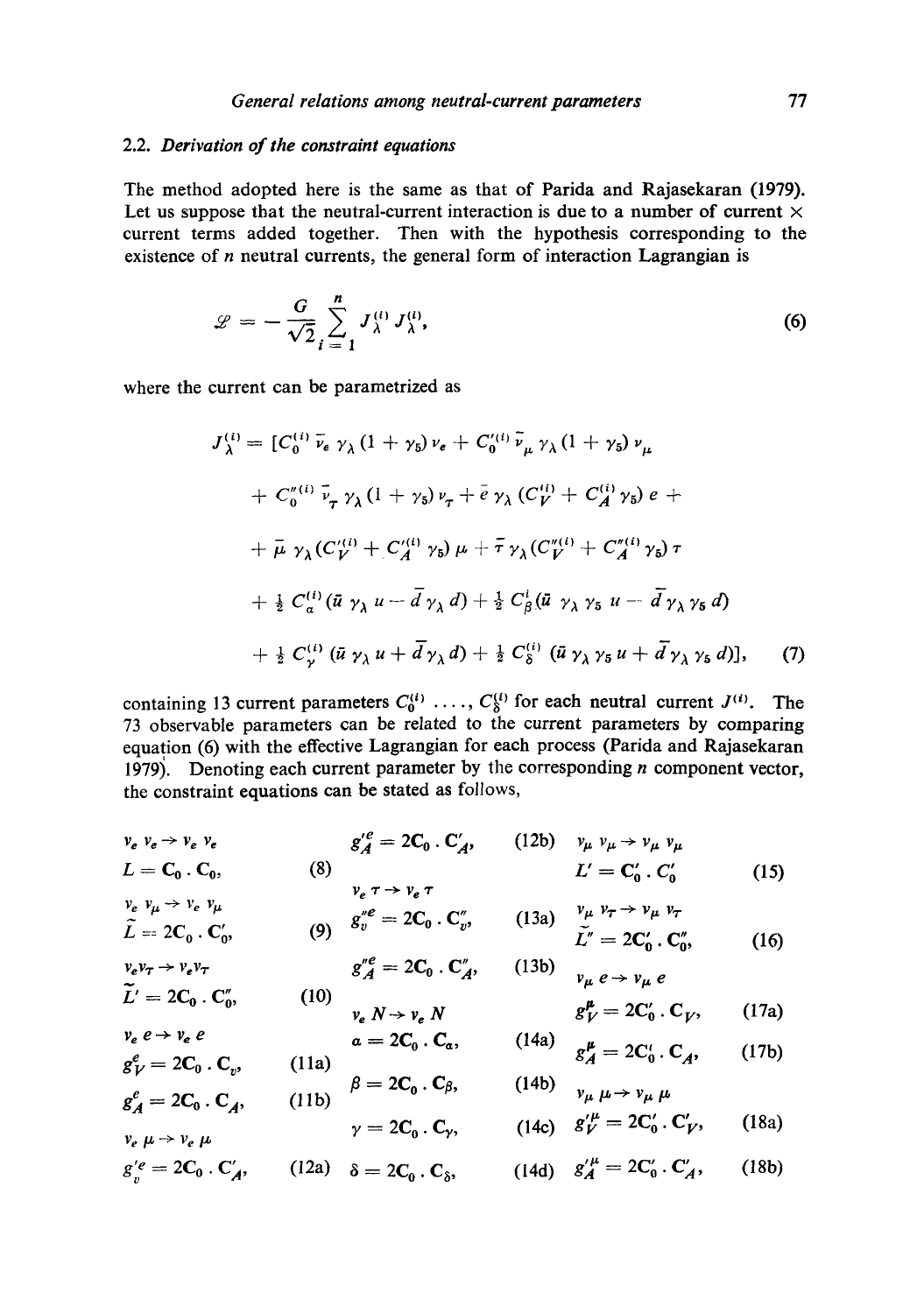| $v_{\mu} \tau \rightarrow v_{\mu} \tau$                                             |       | $k_{VV} = \mathbf{C}_V \cdot \mathbf{C}_V$ , (26b)                                                                  |       | $\widetilde{k}'_{AA} = 2C'_A \cdot C_A$ , (31b)                                                                |       |
|-------------------------------------------------------------------------------------|-------|---------------------------------------------------------------------------------------------------------------------|-------|----------------------------------------------------------------------------------------------------------------|-------|
| $g''_{V} = 2C'_{0} \cdot C''_{V},$                                                  | (19a) |                                                                                                                     |       |                                                                                                                |       |
| $g_A''^{\mu} = 2C_0'$ . $C_A''$                                                     | (19b) | $k_{VA} = \mathbf{C}_V \cdot \mathbf{C}_A$<br>$e^{\pm} e^{\pm} \rightarrow \mu^{\pm} \mu^{\pm}$ ,                   | (26c) | $\widetilde{k}'_{VA} = 2\mathbf{C}'_V \cdot \mathbf{C}''_{A}$ , (31c)                                          |       |
| $\nu_\mu N \rightarrow \nu_\mu N$                                                   |       | $k'_{VV} = 2C_V \cdot C'_V$ , (27a)                                                                                 |       | $\widetilde{k}'_{AV} = 2C'_A \cdot C''_V$ (31d)                                                                |       |
| $\alpha' = 2C_0'$ . $C_{\alpha}$ ,                                                  | (20a) |                                                                                                                     |       | $\mu~N\!\rightarrow\mu~N$                                                                                      |       |
| $\beta'=2C_0$ . $C_\beta$ ,                                                         | (20b) | $k'_{AA} = 2C_A \cdot C'_A$ , (27b)                                                                                 |       | $\widetilde{a}' = 2C'_A \cdot C_\alpha,$ (32a)                                                                 |       |
| $v' = 2C'_0 \cdot C_\gamma$ ,                                                       | (20c) | $k'_{VA} = 2C_V \cdot C'_A$ , (27c)                                                                                 |       | $\widetilde{\beta}' = 2C_V' \cdot C_{\beta},$                                                                  | (32b) |
| $\delta' = 2C_0'$ . $C_\delta$ ,                                                    | (20d) | $k'_{AV} = 2C_A \cdot C_V'$ (27d)                                                                                   |       | $\widetilde{\gamma}' = 2C'_A \cdot C_{\gamma},$                                                                | (32c) |
| $\nu_{\tau} \tau \rightarrow \nu_{\tau} \tau$                                       |       | $e^{\pm} e^{\pm} \rightarrow \tau^{\pm} \tau^{\pm}$                                                                 |       |                                                                                                                |       |
| $L'' = \mathbf{C}_0'' \cdot \mathbf{C}_0''$ ,                                       | (21)  | $k_{VV}^{\prime\prime} = 2\mathbf{C}_V \cdot \mathbf{C}_V^{\prime\prime}$ , (28a)                                   |       | $\widetilde{\delta'} = 2\mathbf{C}'_{V} \cdot \mathbf{C}_{\delta},$                                            | (32d) |
| $v_{\tau} e \rightarrow v_{\tau} e$                                                 |       | $k''_{AA} = 2C_A \cdot C''_A$                                                                                       | (28b) | $\tau^\pm \, \tau^\pm \rightarrow \tau^\pm \, \tau^\pm$                                                        |       |
| $g_V^{\tau} = 2C_0^{\prime\prime} \cdot C_V,$                                       | (22a) | $k_{VA}^{\prime\prime}=2C_V\cdot C_A^{\prime\prime}$                                                                | (28c) | $\widetilde{k}_{VV}'' = \mathbf{C}_{V}'' \cdot \mathbf{C}_{V}''$ , (33a)                                       |       |
| $g_A^T = 2C_0'' \cdot C_A,$                                                         | (22b) | $k''_{AV} = 2C_A \cdot C''_V$ , (28d)                                                                               |       | $\widetilde{k}_{AA}^{\prime\prime} = \mathbf{C}_A^{\prime\prime} \cdot \mathbf{C}_A^{\prime\prime}$ , (33b)    |       |
| $\nu_{\tau} \mu \rightarrow \nu_{\tau} \mu$                                         |       |                                                                                                                     |       |                                                                                                                |       |
| $g_V^{\prime \tau} = 2C_0^{\prime \prime} \cdot C_V^{\prime},$                      | (23a) | $e\ N\rightarrow e\ N$<br>$\label{eq:alpha} \widetilde{\alpha} = 2\mathbf{C}_\mathbf{A}\cdot\mathbf{C}_\mathbf{a},$ | (29a) | $\widetilde{k}_{VA}^{\prime\prime} = \mathbf{C}_{V}^{\prime\prime} \cdot \mathbf{C}_{A}^{\prime\prime},$ (33c) |       |
| $g'^{T}_A = 2C''_0 \cdot C'_A,$                                                     | (23b) |                                                                                                                     |       | $\tau\ N\!\rightarrow\!\tau\ N$                                                                                |       |
| $\nu_{\scriptscriptstyle T} \, \tau \rightarrow \nu_{\scriptscriptstyle T} \, \tau$ |       | $\ddot{\beta}=2C_V\cdot C_\beta,$                                                                                   | (29b) | $\tilde{a}^{\prime\prime} = 2C_A^{\prime\prime} \cdot C_a$ , (34a)                                             |       |
| $g_{V}^{\prime\prime\tau} = 2C_0^{\prime\prime} \cdot C_{V}^{\prime\prime}$ , (24a) |       | $\widetilde{\gamma}=2\mathbf{C}_{\mathbf{A}}\cdot\mathbf{C}_{\gamma},$                                              | (29c) | $\widetilde{\beta}^{\prime\prime}=2\mathbf{C}_{\mathbf{\mathcal{V}}}^{\prime\prime}\cdot\mathbf{C}_{\beta},$   | (34b) |
| $g''^{\tau}_{A} = 2C''_{0} \cdot C''_{A},$ (24b)                                    |       | $\widetilde{\delta} = 2C_V \cdot C_{\delta}$                                                                        |       | $\tilde{\gamma}'' = 2C''_A \cdot C_{\gamma}$ , (34c)                                                           |       |
| $\nu_{\tau} N \rightarrow \nu_{\tau} N$                                             |       | $\mu^{\pm}$ $\mu^{\pm}$ $\rightarrow$ $\mu^{\pm}$ $\mu^{\pm}$ ,                                                     | (29d) |                                                                                                                |       |
| $a^{\prime\prime}=2C_0^{\prime\prime}\cdot C_a,$                                    | (25a) |                                                                                                                     |       | $\tilde{\delta}^{\prime\prime} = 2\mathbf{C}_{V}^{\prime\prime}\cdot\mathbf{C}_{\delta},$ (34d)                |       |
| $\beta'' = 2C_0'' \cdot C_\beta,$                                                   | (25b) | $k_{VV} = \mathbf{C}'_V \cdot \mathbf{C}'_V$ , (30a)                                                                |       | $NN \rightarrow NN$ ,                                                                                          |       |
| $\gamma^{\prime\prime}=2\mathbf{C}_0^{\prime\prime}\cdot\mathbf{C}_\gamma$          | (25c) | $\widetilde{k}_{AA} = \mathbf{C}'_A \cdot \mathbf{C}'_A$ , (30b)                                                    |       | $\xi = 2C_{\alpha} \cdot C_{\beta},$                                                                           | (35a) |
| $\delta^{\prime\prime}=2C_0^{\prime\prime}\cdot C_\delta^{\prime\prime},$           | (25d) | $\tilde{k}_{VA} = \mathbf{C}'_V \cdot \mathbf{C}'_A$ (30c)                                                          |       | $\eta = 2C_\gamma \cdot C_\delta,$                                                                             | (35b) |
| $e^{\pm} e^{\pm} \rightarrow e^{\pm} e^{\pm}$                                       |       | $\mu^{\pm}$ $\mu^{\pm}$ $\rightarrow$ $\tau^{\pm}$ $\tau^{\pm}$                                                     |       | $\zeta = 2C_{\alpha} \cdot C_{\delta},$                                                                        | (35c) |
|                                                                                     |       | $k_{AA} = C_A \cdot C_A$ , (26a) $\tilde{k}'_{VV} = 2C'_V \cdot C''_V$ , (31a) $\rho = 2C_\beta \cdot C_\gamma$ ,   |       |                                                                                                                | (35d) |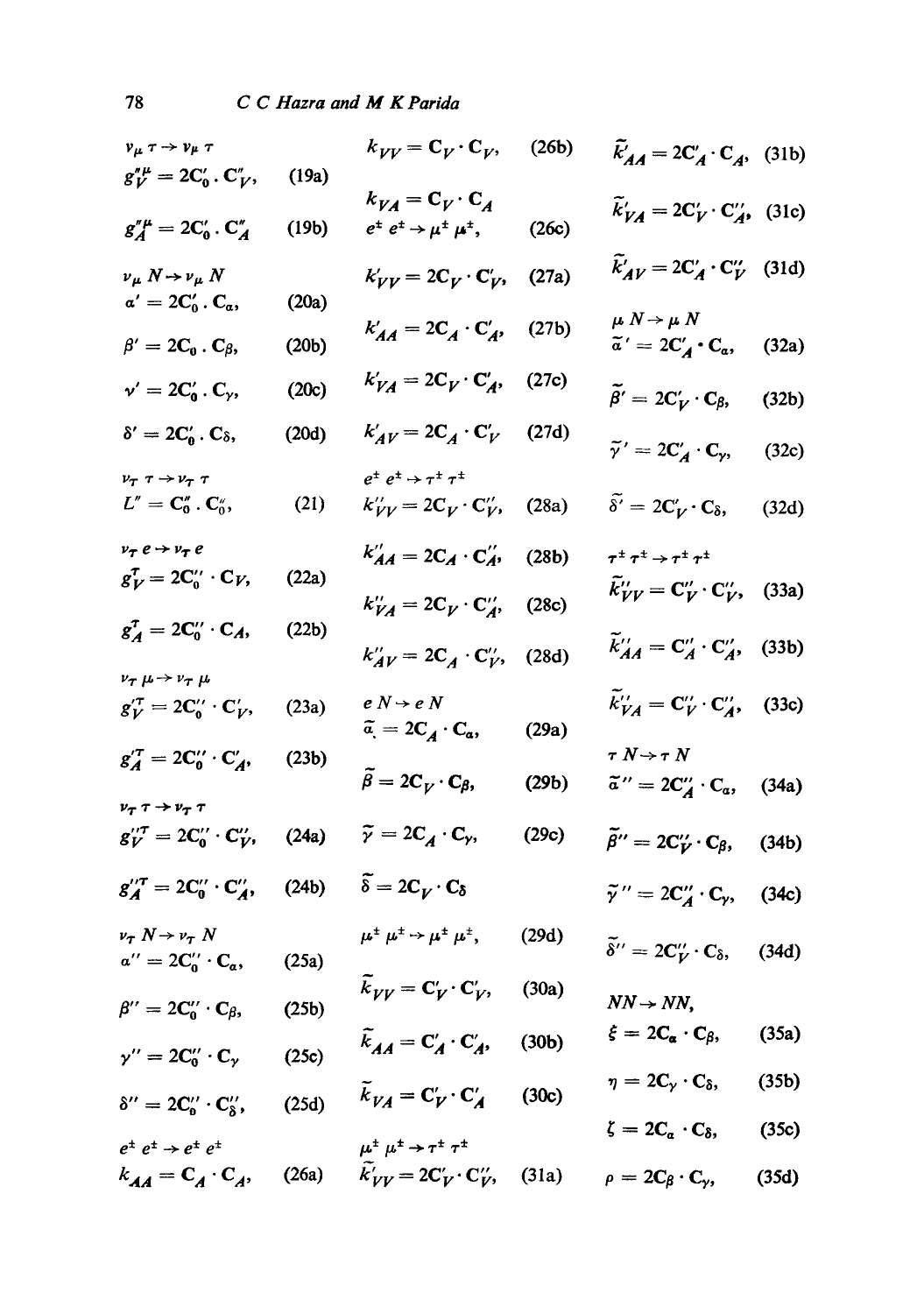Using Schwartz inequality in  $(24)$ ,  $(29)$ – $(31)$  and  $(33)$  we get

$$
\tilde{k}_{VV} \ge 0, \quad \tilde{k}_{AA} \ge 0, \quad \tilde{k}_{VV} \tilde{k}_{AA} \ge \tilde{k}_{VA}^2,
$$
\n(36a)

$$
\tilde{k}_{VV}^{"}\geqslant 0, \quad \tilde{k}_{AA}^{"}\geqslant 0, \quad \tilde{k}_{VV}^{"}\tilde{k}_{AA}^{"}\geqslant \tilde{k}_{VA}^{"2}, \tag{36b}
$$

and the inequalities (35) of Parida and Rajasekaran (1979). Further using (21), (29), (30), (24), (30) and (33) we obtain

$$
k_{VV}^2 k_{AA}^{\prime 2} \leqslant 16 \, k_{VV} \, k_{AA} \, \widetilde{k}_{VV} \, \widetilde{k}_{AA}, \tag{37a}
$$

$$
k_{VA}^{\prime 2} k_{AV}^{\prime 2} \le 16 \, k_{VV} \, k_{AA} \, \tilde{k}_{VV} \, \tilde{k}_{AA}, \tag{37b}
$$

$$
k_{VV}^{\prime\prime 2} k_{AA}^{\prime\prime 2} \leqslant 16 \, k_{VV} \, k_{AA} \, \tilde{k}_{VV}^{\prime\prime} \, \tilde{k}_{AA}^{\prime\prime},\tag{37c}
$$

$$
k_{VA}^{"2} k_{AV}^{"2} \le 16 k_{VV} k_{AA} \tilde{k}_{VV}^{"2} \tilde{k}_{AA}^{"}
$$
 (37d)

$$
\tilde{k}_{VV}^2 \tilde{k}_{AA}^2 \leqslant 16 \, \tilde{k}_{VV} \, \tilde{k}_{AA} \, \tilde{k}_{VV}^{\prime} \, \tilde{k}_{AA}^{\prime},\tag{37e}
$$

$$
\tilde{k}_{VA}^{\prime 2} \tilde{k}_{AV}^{\prime 2} \leqslant 16 \tilde{k}_{VV} \tilde{k}_{AA} \tilde{k}_{VV}^{\prime} \tilde{k}_{AA}^{\prime}. \tag{37f}
$$

It may be noted that although some of the relations of the type (36) were obtained by Parida and Rajasekaran (1979), the inequalities (37a)-(37f) are completely new. All these inequalities are quite general and are valid for all classes of gauge models hypothesizing any number of neutral Z-bosons.

Using the constraint equations obtained in this section we derive general relations among physical parameters for different cases in the next three sections to follow.

#### **3. Single-Z-boson faetorisation relations**

 $\overline{\phantom{0}}$ 

## 3.1 *Without any symmetry among*  $\mu$ , *e and*  $\tau$

In the case of all single-Z-boson models there are only 13 current parameters  $C_0$ ,  $\mathbf{C}'_0$ ,  $\mathbf{C}''_0$ ,  $\mathbf{C}_V$ ,  $\mathbf{C}'_V$ ,  $\mathbf{C}'_A$ ,  $\mathbf{C}'_A$ ,  $\mathbf{C}''_A$ ,  $\mathbf{C}_\alpha$ ,  $\mathbf{C}_\beta$ ,  $\mathbf{C}_\gamma$ ,  $\mathbf{C}_\delta$ . Eliminating these from 73 eqs. **(8)-(35d) yields total 60 factorisation relations. Twentyone of these relations are the same as eqs. (36a)-(37k) of Parida and Rajasekaran (1979) and the rest 39 relations are as stated below.** 

$$
\frac{\tilde{k}_{VV}}{\tilde{k}_{VA}} = \frac{\tilde{k}_{VA}}{\tilde{k}_{AA}}, \qquad (38a) \qquad \frac{\tilde{k}_{VV}}{\tilde{k}_{VA}} = \frac{g_V^{'\mu}}{g_A^{'\mu}}, \qquad (38b) \qquad \xi = \frac{2\alpha' \beta' \tilde{k}_{VA}}{g_V^{'\mu} g_A^{'\mu}}, \qquad (38c)
$$

$$
\eta = \frac{2\gamma' \delta' \widetilde{k}_{VA}}{g_V^{\prime \mu} g_A^{\prime \mu}}, \qquad \text{(38d)} \qquad \zeta = \frac{2\alpha' \delta' \widetilde{k}_{VA}}{g_V^{\prime \mu} g_A^{\prime \mu}}, \qquad \text{(38e)} \qquad \rho = \frac{2\gamma' \beta' \widetilde{k}_{VA}}{g_V^{\prime \mu} g_A^{\prime \mu}}, \qquad \text{(38f)}
$$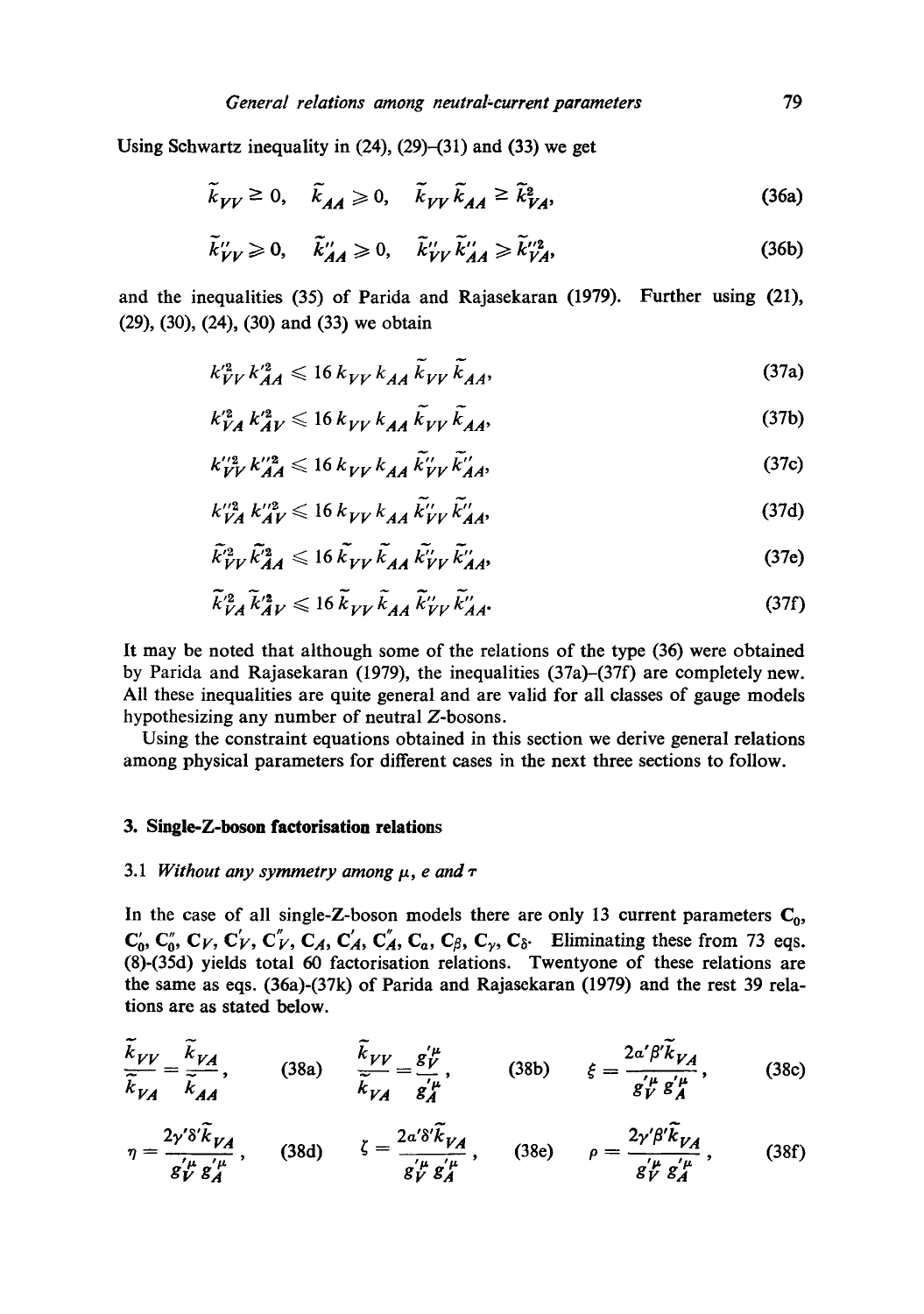C C Hazra and M K Parida

$$
\frac{\tilde{k}'_{VV}}{\tilde{k}'_{VA}} = \frac{\tilde{k}'_{VA}}{\tilde{k}'_{AA}}, \qquad (39a) \qquad \frac{\tilde{k}'_{VV}}{\tilde{k}'_{VA}} = \frac{g_{V}^{"\tau}}{g_{A}^{"\tau}}, \qquad (39b) \qquad \tilde{a}^{"\prime} = \frac{a^{"\prime}k''_{VA}}{g_{V}^{\tau}}, \qquad (39c)
$$

$$
\widetilde{\beta}^{\prime\prime} = \frac{\beta^{\prime\prime} k^{\prime\prime}_{AV}}{g_A^{\tau}}, \qquad (39d) \qquad \widetilde{\gamma}^{\prime\prime} = \frac{\gamma^{\prime\prime} k^{\prime\prime}_{VA}}{g_V^{\tau}}, \qquad (39e) \qquad \widetilde{\delta}^{\prime\prime} = \frac{\delta^{\prime\prime} k^{\prime\prime}_{AV}}{g_A^{\tau}}, \qquad (39f)
$$

$$
\xi = \frac{2\alpha''\beta''\tilde{k'}_{VA}}{g_V^{\prime\prime}\tau g_A^{\prime\prime\prime\tau}} , \quad (39g) \qquad \eta = \frac{2\gamma''\delta''\tilde{k'}_{VA}}{g_V^{\prime\prime}\tau g_A^{\prime\prime\tau}} , \quad (39h) \qquad \zeta = \frac{2\alpha''\delta''\tilde{k'}_{VA}}{g_V^{\prime\prime}\tau g_A^{\prime\prime\prime\tau}} , \quad (39i)
$$

$$
\rho = \frac{2\gamma''\beta''\tilde{k}'_{VA}}{g_V''g_A''}, \quad (39j) \qquad \frac{\tilde{k}_{VA}}{\tilde{k}_{AA}} = \frac{g_V'^e}{g_A'^e}, \qquad (40a) \qquad \frac{k_{VV}''}{k_{VA}''} = \frac{k_{AV}''}{k_{AA}''}, \qquad (40b)
$$

$$
\frac{k''_{VV}}{k''_{AV}} = \frac{k'_{VV}}{k'_{AV}},
$$
 (40c) 
$$
\frac{k''_{VV}}{k''_{AV}} = \frac{g_V^T}{g_A^T},
$$
 (40d) 
$$
\frac{\tilde{k}'_{VA}}{\tilde{k}'_{AA}} = \frac{g_V^{\prime\prime e}}{g_A^{\prime\prime e}},
$$
 (40e)

$$
\frac{\alpha'}{g_{V}^{\mu}} = \frac{\alpha''}{g_{V}^{T}}, \qquad (40f) \qquad \frac{\beta'}{g_{V}^{\mu}} = \frac{\beta''}{g_{V}^{T}}, \qquad (40g) \qquad \frac{\gamma'}{g_{V}^{\mu}} = \frac{\gamma''}{g_{V}^{T}}, \qquad (40h)
$$

$$
\frac{\delta'}{g_{V}^{\mu}} = \frac{\delta''}{g_{V}^{\tau}}, \qquad (40i) \qquad \frac{\widetilde{k}'_{VA}}{\widetilde{k}'_{AA}} = \frac{g_{V}^{\mu}}{g_{A}^{\mu}}, \qquad (41a) \qquad \frac{\widetilde{k}'_{VV}}{\widetilde{k}'_{VA}} = \frac{\widetilde{k}'_{AV}}{\widetilde{k}'_{AA}}, \qquad (41b)
$$

$$
\frac{\tilde{k}'_{VV}}{\tilde{k}'_{AV}} = \frac{k'_{VV}}{k'_{VA}},
$$
 (41c) 
$$
\frac{\tilde{k}'_{VV}}{\tilde{k}'_{AV}} = \frac{g_V^{'T}}{g_A^{'T}},
$$
 (41d) 
$$
\frac{\alpha'}{g_V^{'\mu}} = \frac{\alpha''}{g_V^{'T}},
$$
 (41e)

$$
\frac{\beta'}{g'} = \frac{\beta''}{g'}\,,\n\tag{41f} \quad\n\frac{\gamma'}{g'} = \frac{\gamma''}{g''}\,,\n\tag{41g} \quad\n\frac{\delta'}{g'} = \frac{\delta''}{g'}\,,\n\tag{41h}
$$

$$
\frac{4L}{\tilde{L}} = \frac{\tilde{L}}{L'}, \qquad (42a) \qquad \frac{\tilde{L}}{L'} = \frac{2g^{\prime \rho}}{g^{\prime \mu}} , \qquad (42b) \qquad \frac{4L}{\tilde{L}'} = \frac{\tilde{L'}}{L''}, \qquad (42c)
$$

$$
\frac{\widetilde{L}'}{L'}=\frac{2g''_V}{g''_V},\qquad(42d)\qquad\frac{4L'}{\widetilde{L}''}=\frac{\widetilde{L}''}{L''},\qquad(42e)\qquad\frac{\widetilde{L}''}{L''}=\frac{2g''_V}{g''_V}. \qquad(42f)
$$

## 3.2 With  $\mu$ -e universality alone

With  $\mu$ -e universality there are three constraints on the current parameters:  $C_0 = C'_0$ ,  $C_V = C'_V$ ,  $C_A = C'_A$ , which reduce the current parameters to 10 in number. The physical parameters are subject to 32 constraints:  $2L = \tilde{L} = 2L'$ ,  $\tilde{L}' = \tilde{L''}$ ,  $g_V^{\mu} = g_V^{\mu} = g_V^{\prime \mu} = g_V^{\prime \mu}$ ,  $g_V^{\mu} = g_V^{\mu}$ ,  $g_A^{\mu} = g_A^{\mu}$ ,  $g_A^{\mu} = g_A^{\mu} = g_A^{\prime \mu}$ ,  $g_V^{\tau} = g_V^{\tau}$ ,  $g_A^{\tau} = g_A^{\tau}$ ,  $g_V^{\tau} = g_V^{\tau}$ ,  $g_A^{\tau} = g_A^{\tau}$ ,  $a = a', \beta = \beta', \gamma = \gamma', \delta = \delta', k'_{VV} = 2k_{VV} = 2k_{VV}$ ,  $k'_{AA} = 2k_{AA}$  $k'_{A V} = k'_{V A} = 2k_{V A} = 2\tilde{k}_{V A}, k''_{V V} = \tilde{k}'_{V V}, k''_{A A} = \tilde{k}'_{A A}, k''_{V A} = \tilde{k}'_{V A}, k''_{A V} = \tilde{k}'_{A V}, \tilde{a} = \tilde{a}',$ 

80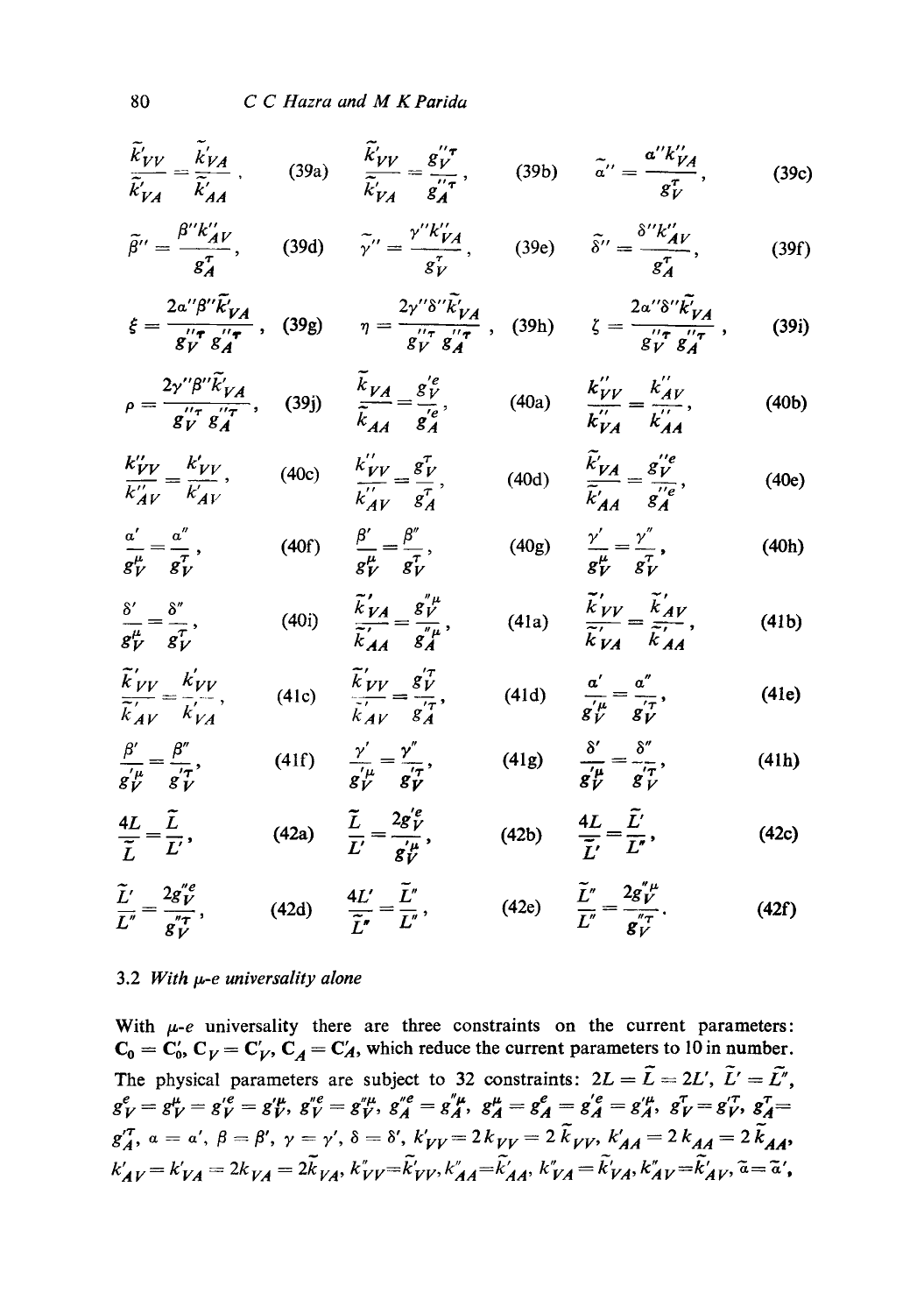$\tilde{\beta} = \tilde{\beta'}$ ,  $\tilde{\gamma} = \tilde{\gamma'}$  and  $\tilde{\delta} = \tilde{\delta'}$  which reduce 73 physical parameters to 41. Eliminating 10 current parameters from 41 constraint equations: (11a), (11b), (26a)-(26c), (14a)-(14d), (29a)-(29d), (22a), (22b), (28a)-(28d), (25a)-(25d), (34a)-(34d), (13a), (13b), (24a), (24b), (33a)-(33c), (35a)-(35d), (8) and (21) we get 31 relations. Ten of these relations are the same as (36a)-(36j) of Parida and Rajasekaran (1979). Out of the rest 21 relations 15 are the same as (39a)-(39j), (40b), (40d), (40e), (42c) and (42d) of  $\S$  3.1 above and the remaining 6 are the following.

$$
\frac{k''_{VV}}{k''_{AV}} = \frac{k_{VV}}{k_{AA}},
$$
\n(43a)  $\frac{a}{g_V^e} = \frac{a''}{g_V^{\tau}},$ \n(43b)  $\frac{\beta}{g_V^e} = \frac{\beta''}{g_V^{\tau}},$ \n(43c)

$$
\frac{\gamma}{g_V^e} = \frac{\gamma''}{g_V^T}, \qquad (43d) \frac{\delta}{g_V^e} = \frac{\delta''}{g_V^T}, \qquad (43e) \frac{\overline{L}}{L} = \frac{2 g_V^T}{g_V^e}, \qquad (43f)
$$

#### 3.3 *With µ-e-* $\tau$  *universality*

With  $\mu$ -e-r universality there are three additional constraints on current parameters  $C'_0 = C''_0$ ,  $C'_V = C''_V$ ,  $C'_A = C''_A$  which reduce the 13 current parameters to 7. Besides the 32 constraints of  $\mu$ -e universality as mentioned in § 3.2, the physical parameters obey 23 additional constraints:  $L' = L''$ ,  $\tilde{L} = \tilde{L''}$ ,  $g_V^{\prime \mu} = g_V^{\nu e} = g_V^{\tau} = g_V^{\prime \tau}$ .  $g'^{\mu}_A = g''^e_A = g^{\tau}_A = g'^{\tau}_A$ ,  $a' = a''$ ,  $\beta' = \beta''$ ,  $\gamma' = \gamma''$ ,  $\delta' = \delta''$ ,  $\tilde{a}' = \tilde{a}''$ ,  $\tilde{\beta'} = \tilde{\beta''}$ ,  $\tilde{\gamma}' = \tilde{\gamma}'', \delta' = \delta'', \ 2k_{VV} = 2k_{VV}' = k_{VV}'', \ 2k_{AA} = 2k_{AA}' = k_{AA}', 2k_{VA} = 2k_{VA}'' = k_{VA}''$  $k_{A}^{'}$  *k*  $_{A}^{'}$  which reduce the physical parameters to 18 only. Equating  $k_{VV}$ ,  $k_{VA}$  and  $k_{VA}$ with  $h_{VV}$ ,  $h_{VA}$  and  $h_{AA}$  (Parida and Rajasekaran 1979), respectively and eliminating 7 current parameters from 18 constraint equations, one obtains II factorisation relations. Ten of these are the same as the relations (14a)-(14j) of Parida and Rajasekaran (1979) and the other relation is

$$
L = g_V^e g_A^e / 4h_{VA}.\tag{44}
$$

The relation (44) involving the square of the  $\nu Z$  coupling was not obtained by Parida and Rajasekaran (1979); but a faetorisation relation for this parameter has been recently obtained by Hung and Sakurai (1979) in a different form.

#### **4. General relations for two-Z-boson models**

#### 4.1. Without any symmetry among  $\mu$ , e and  $\tau$

Each current parameter in this case is a two-dimensional vector. But, in the constraint equations, these vectors occur as scalar products. The total number of independent scalar variables for a system of 13 two-dimensional vectors is only 25 (13 magnitudes of the vectors and 12 relative angles). Following the procedure outlined in Appendix B of the paper by Parida and Rajasekaran and eliminating these 25 variables P.--6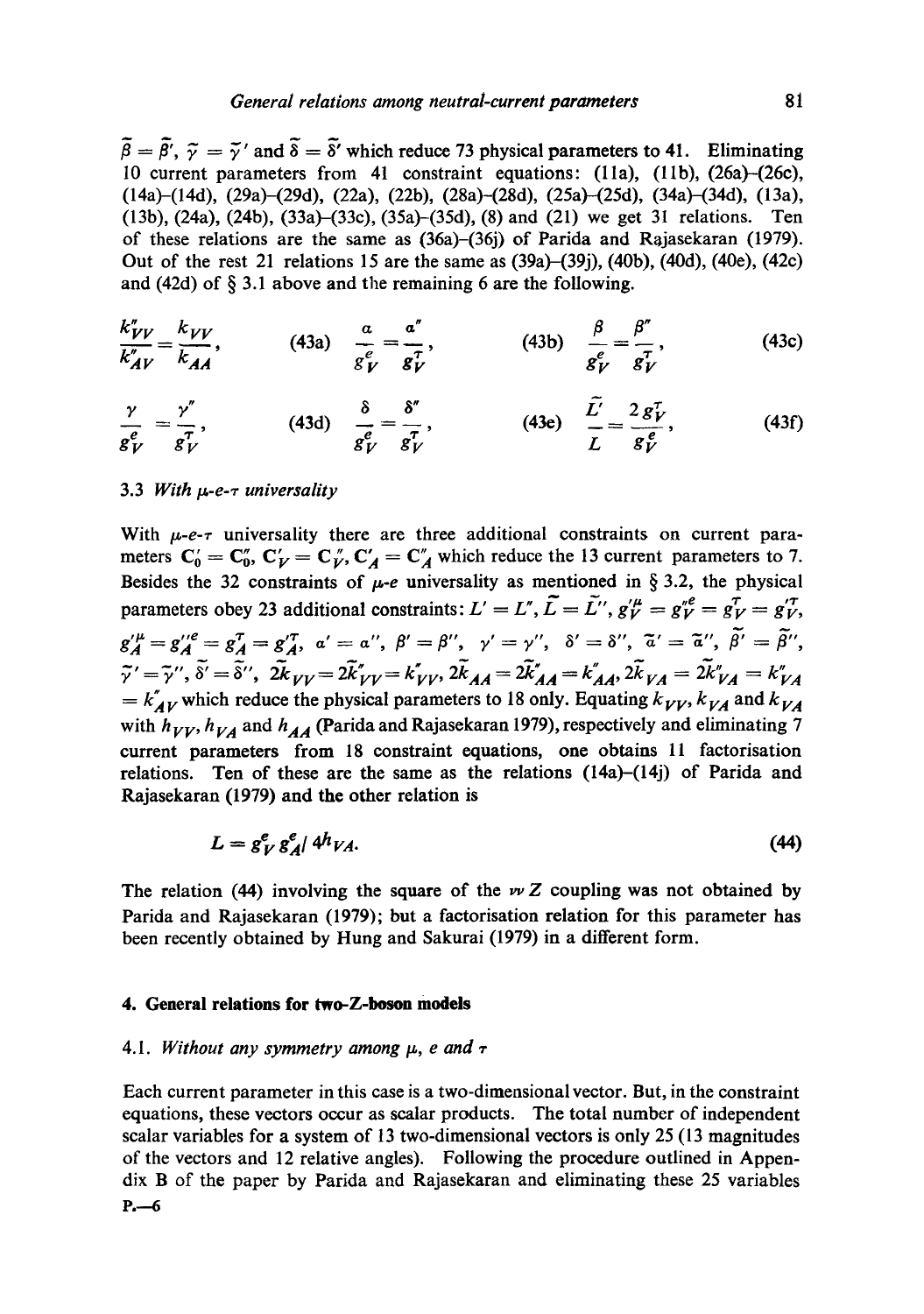from 73 equations in § 2.2 yields 48 general relations among the physical parameters as given below by **(45a)-(56d).** 

$$
\xi = \pm [2 \tilde{a} \tilde{\beta} L - \tilde{a} \beta g_V^e - a \tilde{\beta} g_A^e + 2 a \beta k_{VA}]/D_A, \qquad (45a)
$$

$$
\eta = \pm [2 \tilde{\gamma} \tilde{\delta} L - \tilde{\gamma} \delta g_V^e - \gamma \tilde{\delta} g_A^e + 2 \gamma \delta k_{VA}]/D_A, \qquad (45b)
$$

$$
\zeta = \pm \left[ 2 \tilde{a} \tilde{\delta} L - \tilde{a} \delta g_V^e - a \tilde{\delta} g_A^e + 2 a \delta k_{VA} \right] / D_A, \tag{45c}
$$

$$
\rho = \pm \left[ 2 \tilde{\beta} \tilde{\gamma} L - \tilde{\gamma} \beta g_V^e - \gamma \tilde{\beta} g_A^e + 2 \beta \gamma k_{VA} I / D_A, \right] \tag{45d}
$$

$$
\xi = \pm \left[ 2 \, \alpha \, \beta \, \widetilde{k}_{VA}^{\prime\prime} - \widetilde{\alpha}^{\prime\prime} \beta \, g_V^{\prime\prime e} - \alpha \, \widetilde{\beta}^{\prime\prime} \, g_A^{\prime\prime e} + 2 \, \widetilde{\alpha}^{\prime\prime} \, \widetilde{\beta}^{\prime\prime} \, L \right] / D_B, \tag{46a}
$$

$$
\eta = \pm \left[ 2 \gamma \delta \tilde{k}''_{VA} - \tilde{\gamma}'' \delta g''^e_V - \gamma \tilde{\delta}'' g''^e_A + 2 \tilde{\gamma}'' \tilde{\delta}'' L \right] / D_B, \qquad (46b)
$$

$$
\zeta = \pm \left[ 2 \, \mathfrak{a} \, \delta \, \widetilde{k}_{VA}^{\prime\prime} - \widetilde{\mathfrak{a}}^{\prime\prime} \, \delta \, g_V^{\prime\prime e} - \mathfrak{a} \, \widetilde{\delta}^{\prime\prime} \, g_A^{\prime\prime e} + 2 \, \widetilde{\mathfrak{a}}^{\prime\prime} \, \widetilde{\delta}^{\prime\prime} \, L \right] / D_B, \tag{46c}
$$

$$
\rho = \pm \left[ 2 \beta \gamma \tilde{k}_{VA}^{\prime\prime} - \tilde{\beta}^{\prime\prime} \gamma g_{V}^{\prime\prime} - \beta \tilde{\gamma}^{\prime\prime} g_{A}^{\prime\prime\ell} + 2 \tilde{\beta}^{\prime\prime} \tilde{\gamma}^{\prime\prime} L \right] / D_{B}, \qquad (46d)
$$

$$
\xi = \pm \left[2\tilde{a}\,\tilde{\beta}\,L - \tilde{a}\,\beta''\,g^T_V - a''\,\tilde{\beta}\,g^T_A + 2\,a''\,\beta''\,k_{VA}l/D_C,\right] \tag{47a}
$$

$$
\eta = \pm \left[ 2 \tilde{\gamma} \tilde{\delta} L - \tilde{\gamma} \delta'' g_V^T - \gamma'' \tilde{\delta} g_A^T + 2 \gamma'' \delta'' k_{VA} \right] / D_C, \qquad (47b)
$$

$$
\zeta = \pm \left[ 2 \tilde{a} \tilde{\delta} L - \tilde{a} \delta'' g_V^T - a'' \tilde{\delta} g_A^T + 2a'' \delta'' k_{VA} \right] / D_C, \tag{47c}
$$

$$
\rho = \pm [2 \beta \tilde{\gamma} L - \tilde{\gamma} \beta'' g'_{V} - \gamma'' \beta g'_{A} + 2 \beta'' \gamma'' k_{VA}]/D_{C}, \qquad (47d)
$$
  
\n
$$
\xi = \pm [2 a'' \beta'' \tilde{k}''_{VA} - \tilde{a}'' \beta'' g''_{V} - a'' \tilde{\beta}'' g''_{A} + 2 \tilde{a}'' \tilde{\beta}'' L'']/D_{a}, \qquad (48a)
$$
  
\n
$$
\eta = \pm [2 \gamma'' \delta'' \tilde{k}''_{VA} - \tilde{\gamma}'' \delta'' g''_{V} - \gamma'' \tilde{\delta}'' g''_{A} + 2 \tilde{\gamma}'' \tilde{\delta}'' L'']/D_{a}, \qquad (48b)
$$
  
\n
$$
\zeta = \pm [2 a'' \delta'' \tilde{k}''_{VA} - \tilde{a}'' \delta'' g''_{A} - a'' \tilde{\delta}'' g''_{A} + 2 \tilde{a}'' \tilde{\delta}'' L'']/D_{a}, \qquad (48c)
$$
  
\n
$$
\rho = \pm [2 \beta'' \gamma'' \tilde{k}''_{VA} - \tilde{\beta}'' \gamma'' g''_{A} - \beta'' \tilde{\gamma}'' g''_{V} + 2 \tilde{\beta}'' \tilde{\gamma}'' L'']/D_{a}, \qquad (48d)
$$

$$
\widetilde{L}' = \frac{[2 \widetilde{k}_{VV}^{"} (g_V^e g_V^{"} e_L^{"} + g_V^{\tau} g_V^{"} L) - k_{VV}^{"} \{ (g_V^{"} e)^2 L'' + (g_V^{"} f)^2 L \}]}{[\widetilde{k}_{VV}^{"} (g_V^{\tau} g_V^{"} + g_V^{"} \overline{g}_V^e) - k_{VV}^{"} g_V^{"} \overline{g}_V^{"}]}.
$$
 (49a)

$$
\widetilde{L}' = \frac{[2 \widetilde{k}''_{AA} (g_A^e g_A^{\prime\prime e} L'' + g_A^T g_A^{\prime\prime T} L) - k''_{AA} \{ (g_A^{\prime\prime e})^2 L'' + (g_A^{\prime\prime T})^2 L \}]}{[\widetilde{k}'_{AA} (g_A^T g_A^{\prime\prime e} + g_A^{\prime\prime T} g_A^e) - k''_{AA} g_A^{\prime\prime T} g_A^{\prime\prime e}]},
$$
(49b)

$$
\xi = \pm \left[2\tilde{a}'\tilde{\beta}' L - \tilde{a}'\beta' g''_{V} - a\tilde{\beta'} g'^{e}_{A} + 2 a\beta \tilde{k}_{VA}\right]/D_{e}, \qquad (50a)
$$

$$
\eta = \pm \left[ 2 \tilde{\gamma}' \tilde{\delta}' L - \tilde{\gamma}' \delta g''_V - \gamma \tilde{\delta}' g'_A + 2 \gamma \delta \tilde{k}_{VA} \right] / D_e, \tag{50b}
$$

$$
\zeta = \pm \left[ 2 \tilde{a}' \tilde{\delta}' L - \tilde{a}' \delta g''_V - a \tilde{\delta}' g''_A + 2 a \delta \tilde{k}_{VA} \right] / D_e, \tag{50c}
$$

$$
\rho = \pm \left[ 2 \tilde{\beta}' \tilde{\gamma}' L - \tilde{\beta}' \gamma g_A^{\prime e} - \beta \tilde{\gamma}' g_V^{\prime e} + 2 \beta \gamma \tilde{k}_{VA} \right] / D_e, \tag{50d}
$$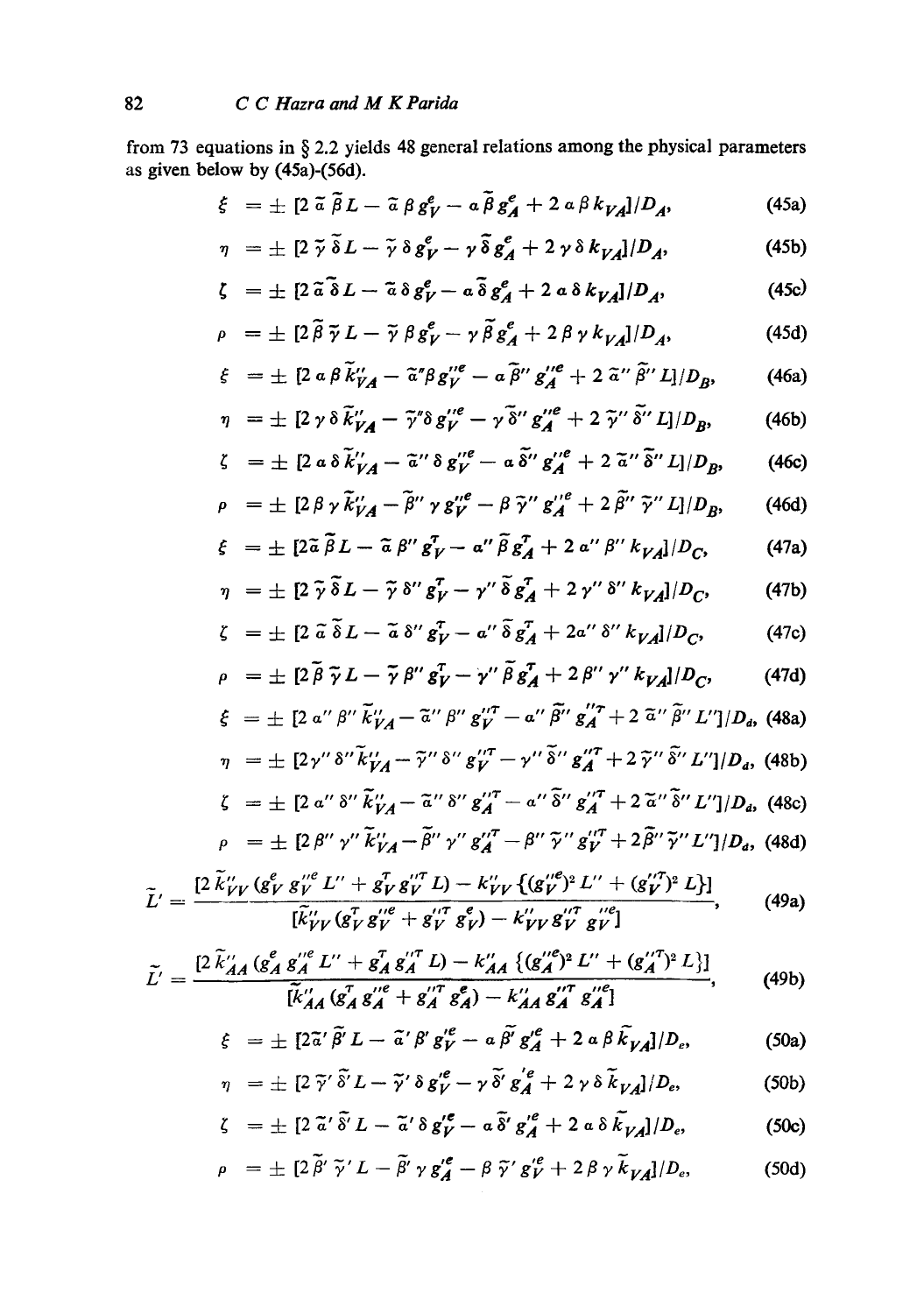*General relations among neutral-current parameters* **<sup>83</sup>**

$$
\xi = \pm \left[2\tilde{a}\,\tilde{\beta}L' - \tilde{a}\,\beta'\,g^{\mu}_{V} - a'\,\tilde{\beta}\,g^{\mu}_{A} + 2\,a'\,\beta'\,k_{VA}\right]/D_{f},\tag{51a}
$$

$$
\eta = \pm \left[2\tilde{\gamma}\,\tilde{\delta}\,L' - \tilde{\gamma}\,\delta'\,g^{\mu}_{V} - \gamma'\,\tilde{\delta}\,g^{\mu}_{A} + 2\,\gamma'\,\delta'\,k_{VA}\right]/D_f,\tag{51b}
$$

$$
\zeta = \pm \left[2\tilde{a}\,\tilde{\delta}\,L' - \tilde{a}\,\delta'\,g^{\mu}_{V} - a'\,\tilde{\delta}\,g^{\mu}_{A} + 2a'\,\delta'\,k_{VA}\right]/D_{f},\tag{51c}
$$

$$
\rho = \pm \left[ 2 \tilde{\beta} \tilde{\gamma} L' - \tilde{\beta} \gamma' g_A^{\mu} - \beta' \tilde{\gamma} g_V^{\mu} + 2 \beta' \gamma' k_{VA} \right] / D_f, \qquad (51d)
$$

$$
\xi = \pm [4 L^2] \left[ 2 \tilde{a} \beta k_{VA} - \tilde{a} \beta' k'_{VA} - \tilde{a}' \tilde{\beta} k'_{AV} + 2 \tilde{a}' \beta' k_{VA} \right] / \tilde{D}', \tag{52a}
$$

$$
\eta = \pm 4 L^2 \left[ 2 \tilde{\gamma} \tilde{\delta} \tilde{k}_{VA} - \tilde{\gamma} \tilde{\delta}' k'_{VA} - \tilde{\gamma}' \tilde{\delta} k'_{VA} + 2 \tilde{\gamma}' \tilde{\delta}' k_{VA} \right] / \tilde{D}', \text{ (52b)}
$$
  

$$
\zeta = \pm 4 L^2 \left[ 2 \tilde{\alpha} \tilde{\delta} \tilde{k}_{VA} - \tilde{\alpha} \tilde{\delta}' \tilde{k}'_{VA} - \tilde{\alpha}' \tilde{\delta} \tilde{k}'_{VA} + 2 \tilde{\alpha}' \tilde{\delta}' k_{VA} \right] / \tilde{D}', \text{ (52c)}
$$

$$
\rho = \pm 4L^2 \left[ 2 \tilde{\beta} \tilde{\gamma} \tilde{k}_{VA} - \tilde{\beta'} \tilde{\gamma} \tilde{k}'_{VA} - \tilde{\beta} \tilde{\gamma'} \tilde{k}'_{VA} + 2 \tilde{\beta'} \tilde{\gamma'} k_{VA} \right] / \tilde{D'}, \text{(52d)}
$$

$$
\dot{\xi} = \pm [2 \tilde{a}' \beta' L' - a' \tilde{\beta'} g''_{A} - \tilde{a}' \beta' g''_{V} + 2 a' \beta' \tilde{k}_{VA}] / D_{g}, \qquad (53a)
$$

$$
\eta = \pm \left[2\,\widetilde{\gamma}'\,\delta'\,L' - \gamma'\,\delta'\,g_A^{\,\mu} - \widetilde{\gamma}'\,\delta'\,g_V^{\,\mu} + 2\,\gamma'\,\delta'\,k_{VA} \right] / D_{\rho},\tag{53b}
$$

$$
\zeta = \pm \left[ 2 \frac{\tilde{a}'}{\tilde{a}'} \delta' L' - a' \delta' g_A^{\mu} - \frac{\tilde{a}'}{\tilde{a}'} \delta' g_V^{\mu} + 2 a' \delta' \tilde{k}_{VA} \right] / D_g, \qquad (53c)
$$

$$
\rho = \pm \left[2 \tilde{\beta}' \tilde{\gamma}' L' - \beta' \tilde{\gamma}' g_{V}^{\prime \mu} - \tilde{\beta}' \gamma' g_{A}^{\prime \mu} + 2 \beta' \gamma' \tilde{k}_{V A} \right] / D_g, \qquad (53d)
$$

$$
\tilde{L} = \frac{[2k_{VV}(g_V^{\nu}g_V^{\nu}L' + g_V^{\mu}g_V^{\nu}L) - k_{VV}\{(g_V^{\mu})^2 L + (g_V^{\rho})^2 L'\}]}{[k_{VV}(g_V^{\prime e}g_V^{\mu} + g_V^{\prime \mu}g_V^{\rho}) - k_{VV}^{\prime}g_V^{\mu}g_V^{\rho}]} , \qquad (54a)
$$

$$
\tilde{L} = \frac{[2k_{AA} (g_A^{\prime e} g_A^e L' + g_A^{\prime \mu} g_A^{\mu} L) - k_{AA}^{\prime} \{ (g_A^{\mu})^2 L + (g_A^e)^2 L' \}]}{[k_{AA} (g_A^{\prime e} g_A^{\mu} + g_A^{\prime \mu} g_A^e) - k_{AA}^{\prime} g_A^{\mu} g_A^e]},
$$
\n(54b)

$$
\widetilde{L}'' = \frac{[2\widetilde{k}_{VV}(g_V^{\prime\tau} g_V^{\prime\prime} L' + g_V^{\prime\mu} g_V^{\prime\prime} L'') - \widetilde{k}_{VV}' (g_V^{\prime\mu})^2 L'' + (g_V^{\prime\tau})^2 L']}{[\widetilde{k}_{VV}(g_V^{\prime\tau} g_V^{\prime\prime\mu} + g_V^{\prime\mu} g_V^{\prime\prime}) - \widetilde{k}_{VV}' g_V^{\prime\mu} g_V^{\prime\tau}]} , \qquad (54c)
$$

$$
\widetilde{L}'' = \frac{[2\widetilde{k}_{AA} (g_A'' g_A''' L' + g_A'' g_A''' L'') - \widetilde{k}_{AA}' \{ (g_A'')^2 L'' + (g_A'')^2 L' \}]}{[\widetilde{k}_{AA} (g_A'' g_A'' + g_A'' g_A''') - \widetilde{k}_{AA}' g_A'' g_A'']} , \qquad (54d)
$$

$$
\widetilde{L}^{"} = \frac{[2\widetilde{k}_{VV}(g'^{\mu}_{A}g'^{\mu}_{V}L'' + g'^{\tau}_{A}g'^{\tau}_{V}L') - \widetilde{k}'_{AV}\{(g'^{\mu}_{V})^{2}L'' + (g'^{\tau}_{V})^{2}L'\}]}{[\widetilde{k}_{VV}(g'^{\mu}_{V}g'^{\tau}_{A} + g'^{\mu}_{A}g'^{\tau}_{V}) - k'_{AV}g'^{\mu}_{V}g'^{\tau}_{V}]} , \qquad (54e)
$$

$$
\widetilde{L}^{"} = \frac{[2k_{AA}(g_V^T g_A^{"} T' + g_V^{'\mu} g_A^{"} L'') - \widetilde{k}'_{VA} \{ (g_A^{'\mu})^2 L'' + (g_A^{'T})^2 L' \}]}{[\widetilde{k}_{AA}(g_V^{'T} g_A^{"} + g_V^{'\mu} g_A^{"} - \widetilde{k}'_{VA} g_A^{'\mu} g_A^{'T}]}
$$
(54f)

$$
\xi = \pm \left[ 2 \; \alpha' \; \beta' \; \tilde{k}''_{VA} - \alpha'' \; \beta' \; g''^{\mu}_{V} - \alpha' \; \tilde{\beta}'' \; g''^{\mu}_{A} + 2 \; \tilde{\alpha}'' \; \tilde{\beta''} \; L' \right] / D_{h}, \qquad (55a)
$$

$$
\eta = \pm [2 \gamma' \delta' \widetilde{k}''_{VA} - \widetilde{\gamma}'' \delta' g''^{\mu}_{V} - \gamma' \widetilde{\delta}'' g''^{\mu}_{A} + 2 \widetilde{\gamma}'' \widetilde{\delta}'' L']/D_h, \quad (55b)
$$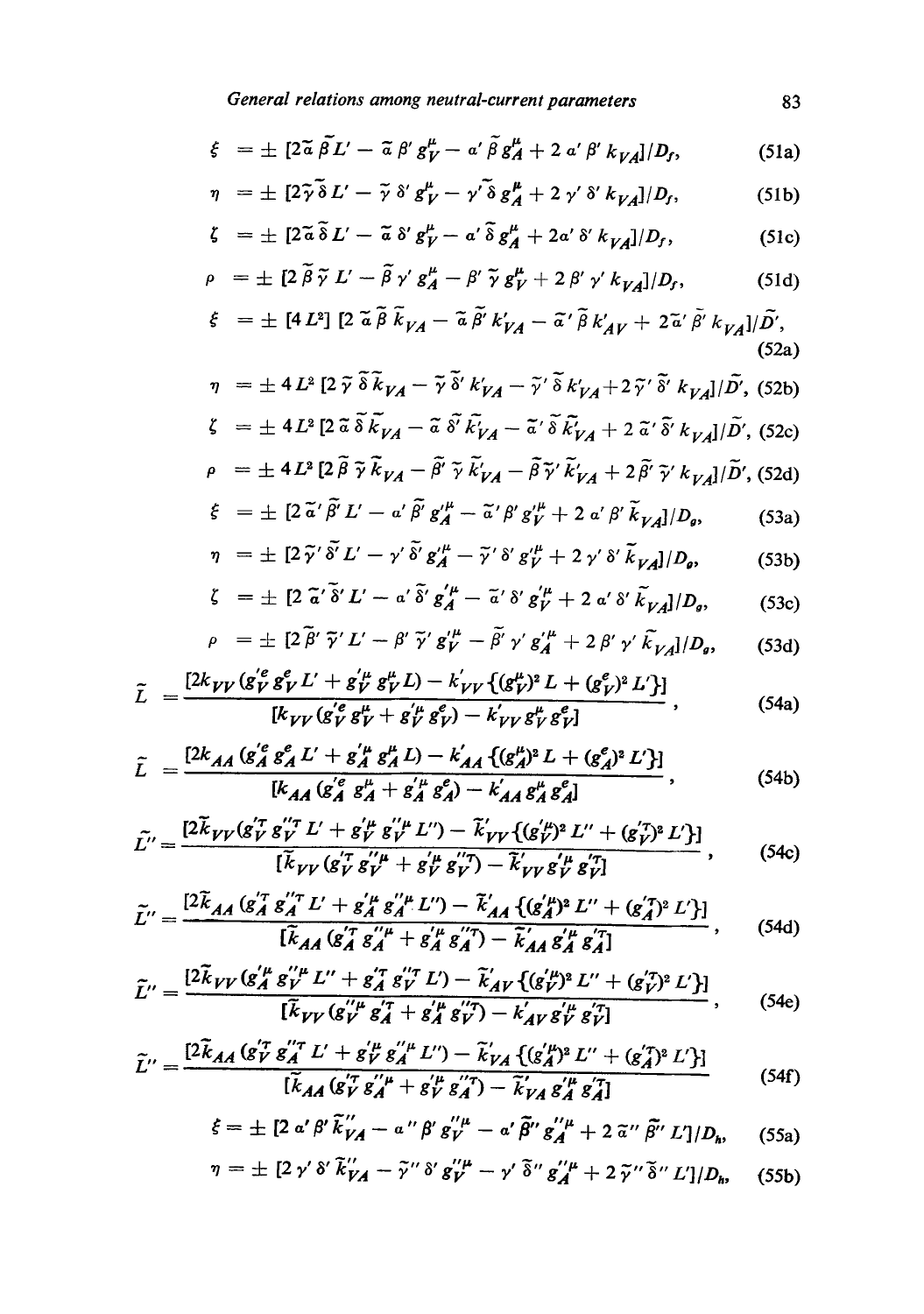84 *C C Hazra and M K parida* 

$$
\zeta = \pm \left[2 \alpha' \delta' \widetilde{k}''_{VA} - \widetilde{\alpha}'' \delta' g''^{\mu}_{V} - \alpha' \widetilde{\delta}'' g'^{\mu}_{A} + 2 \widetilde{\alpha}'' \widetilde{\delta}'' L'\right] / D_{h}, \quad (55c)
$$

$$
\rho = \pm \left[2 \beta' \gamma' \widetilde{k}''_{VA} - \widetilde{\beta''} \gamma' g''^{\mu}_{A} - \beta' \widetilde{\gamma}'' g''^{\mu}_{V} + 2 \widetilde{\beta''} \widetilde{\gamma}'' L' \right] / D_{h}, \quad (55d)
$$

$$
\widetilde{L}' = \frac{[2 k_{VV} (g_V^{\tau} g_V^{\prime \tau} L + g_V^e g_V^{\prime \prime e} L^{\prime \prime}) - k_{VV}^{\prime} \{ (g_V^e)^2 L^{\prime \prime} + (g_V^{\tau})^2 L \}]}{[k_{VV} (g_V^{\tau} g_V^{\prime \prime e} + g_V^e g_V^{\prime \prime \tau}) - k_{VV}^{\prime} g_V^e g_V^{\tau}]} \,, \quad (56a)
$$

$$
\widetilde{L}' = \frac{[2 k_{AA} (g_A^{\tau} g_A^{\prime \prime \tau} L + g_A^{\rho} g_A^{\prime \prime \rho} L^{\prime \prime}) - k_{AA}^{\prime \prime} \{ (g_A^{\rho})^2 L^{\prime \prime} + (g_A^{\tau})^2 L \}]}{[k_{AA} (g_A^{\tau} g_A^{\prime \prime \rho} + g_A^{\rho} g_A^{\prime \prime \tau}) - k_{AA}^{\prime \prime} g_A^{\rho} g_A^{\tau \tau}]} , \quad (56b)
$$

$$
\widetilde{L}' = \frac{[2 k_{VV} (g_A^e g''_V L'' + g_A^T g''_V L) - k_{AV}' (g_V^e)^2 L'' + (g_V^T)^2 L]]}{[k_{VV} (g_V^{\prime\prime e} g_A^T + g_A^e g_V^{\prime\prime T}) - k_{AV}'' g_V^e g_V^T]} \,, \quad (56c)
$$

$$
\widetilde{L}' = \frac{[2 k_{AA} (g_V^T g_A^{\prime\prime T} L + g_V^e g_A^{\prime\prime e} L^{\prime\prime}) - k_{VA}^{\prime\prime} \{ (g_A^e)^2 L^{\prime\prime} + (g_A^T)^2 L \}]}{[k_{AA} (g_V^T g_A^{\prime\prime e} + g_V^e g_A^{\prime\prime T}) - k_{VA}^{\prime\prime} g_A^e g_A^T]} \,, \quad (56d)
$$

where

$$
D_A = [4 L k_{VV} - (g_V^e)^2]^{1/2} [4 L k_{AA} - (g_A^e)^2]^{1/2}
$$
 (57a)

$$
D_B = [4 L \tilde{k}_{VV}^{"} - (g_{V}^{"}e)^2]^{1/2} [4 L^2 \tilde{k}_{AA}^{"} - (g_{A}^{"}e)^2]^{1/2}
$$
 (57b)

$$
D_C = [4 L'' k_{VV} - (g_V^{\tau})^2]^{1/2} [4 L'' k_{AA} - (g_A^{\tau})^2]^{1/2}
$$
 (57c)

$$
D_d = [4 L'' \tilde{k}_{VV}'' - (g_V''')^2]^{1/2} [4 L'' \tilde{k}_{AA}'' - (g_A''')^2]^{1/2}
$$
 (57d)

$$
D_e = [4 L \tilde{k}_{VV} - (g_V^{\prime e})^2]^{1/2} [4 L \tilde{k}_{AA} - (g_A^{\prime e})^2]^{1/2}
$$
 (57e)

$$
D_f = [4 L' k_{VV} - (g_V^{\mu})^2]^{1/2} [4 L' k_{AA} - (g_A^{\mu})^2]^{1/2}
$$
 (57f)

$$
\tilde{D}^{\prime} = [g_{A}^{\prime e} g_{V}^{\prime e} R_{A} R_{V} - g_{A}^{\prime e} g_{V}^{e} R_{A} R_{V}^{\prime} - g_{A}^{e} g_{V}^{\prime e} R_{A}^{\prime} R_{V} + g_{A}^{e} g_{V}^{e} R_{A}^{\prime} R_{V}^{\prime}]
$$
\n(57g)

$$
R_A = [4 L k_{AA} - (g_A^e)^2]^{1/2} \tag{57h}
$$

$$
R'_{A} = [4 L \tilde{k}_{AA} - (g'^{\rho}_{A})^2]^{1/2}
$$
 (57i)

$$
R_V = [4 L k_{VV} - (g_V^e)^2]^{1/2} \tag{57}
$$

$$
R_V' = [4 L \tilde{k}_{VV} - (g_V'^e)^2]^{1/2}
$$
 (57k)

$$
D_g = [4 L' \tilde{k}_{AA} - (g_A'^{\mu})^2]^{1/2} [4 L' \tilde{k}_{VV} - (g_V'^{\mu})^2]^{1/2}
$$
 (57)

## 4.2 *With t~-e universality*

When only  $\mu$ -e universality is imposed the current parameters are 10, two-component vectors:  $C_0$ ,  $C_0'$ ,  $C_A$ ,  $C_V$ ,  $C_A''$ ,  $C_V''$ ,  $C_a$ ,  $C_g$ ,  $C_v$  and  $C_\delta$ , the physical observables and so also the number of constraint equations reduce to 41 where the vectors occur as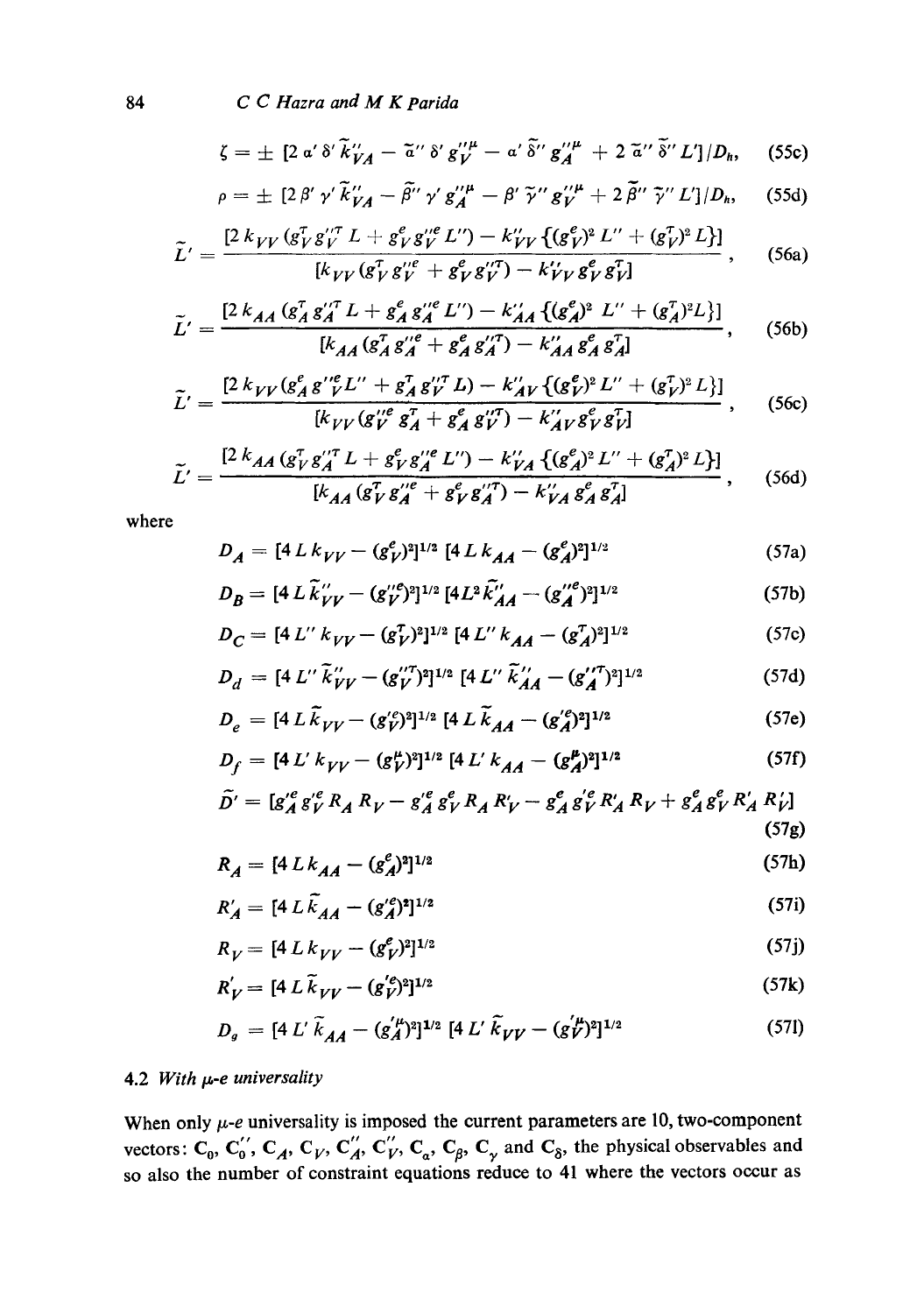scalar products. The total number of independent parameters in this case is 19 (I0 magnitudes and 9 relative angles). Eliminating these 19 parameters from 41 equations yields 22 general relations among the observables given by eqs. (46a)-(46d), (47a)-(47d), (48a)-(48d), (49a)-(49d), (50a), (50b) and (57a)-(57d).

#### 4.3 *With i~-e-r universality*

When  $\mu$ -e- $\tau$  universality is imposed the current parameters are 7 two-dimensional vectors occurring as scalar products in 18 constraint equations for 18 observable parameters. Denoting  $k_{VV} = h_{VV}$ ,  $k_{AA} = h_{AA}$  and  $k_{VA} = h_{VA}$  as before and eliminating the current parameters from the constraint equations yields 5 general relations 4 of which have been given by (15a)-(15d) in the paper of Parida and Rajasekaran (1979) and the other relation is

$$
L = \frac{[(g_V^e)^2 h_{AA} + (g_A^e)^2 h_{VV} - 2g_V^e g_A^e h_{VA}]}{4[h_{AA} h_{VV} - (h_{VA})^2]}.
$$
 (58)

It is very important to note that although the relation (58) was obtained in the Appendix B of their paper by Parida and Rajasekaran (1979) this was not considered independent as the authors did not take the observable  $L$  as a separate physical parameter.

#### **5. General relations for three-Z-boson models**

Here each vector has three components and there are 13 such vectors which occur as scalar products in 73 constraint equations. But the independent scalar parameters in this case are 37 (13 magnitudes plus 24 relative angles). Eliminating these 37 parameters from 73 equations in the manner explained in the Appendix we have the following 36 general relations among the observables, as specified by (59a)- (63u),

$$
\xi = [A_1 a\beta + A_2 a\tilde{\beta} + A_3 a\beta' + A_4 a'\beta + A_5 \tilde{a}\beta + A_6 a'\tilde{\beta} + A_7 \tilde{a}\tilde{\beta} + A_8 \tilde{a}\beta' + A_9 a'\beta'] D_1,
$$
\n(59a)

$$
\eta = [A_1\gamma\delta + A_2\gamma\delta + A_3\gamma\delta' + A_4\gamma\delta + A_5\tilde{\gamma}\delta + A_6\gamma\delta + A_7\tilde{\gamma}\delta + A_8\tilde{\gamma}\delta' + A_9\gamma\delta]
$$
\n
$$
+ A_9\gamma\delta'] D_1,
$$
\n(59b)

$$
\zeta = [A_1 a\delta + A_2 a\delta + A_3 a\delta' + A_4 a'\delta + A_5 \tilde{a}\delta + A_6 a'\delta + A_7 \tilde{a}\delta + A_8 \tilde{a}\delta' + A_9 a'\delta'] D_1,
$$
\n(59c)

$$
\rho = [A_1 \gamma \beta + A_2 \gamma \overline{\beta} + A_3 \gamma \beta' + A_4 \gamma' \beta + A_5 \overline{\gamma} \beta + A_6 \gamma' \overline{\beta} + A_7 \overline{\gamma} \overline{\beta} + A_8 \overline{\gamma} \beta' + A_9 \gamma' \beta'] D_1,
$$
\n(59d)

$$
\xi = [Q_1 \alpha' \beta' + Q_2 \alpha' \beta'' + Q_3 \alpha' \beta'' + Q_4 \alpha'' \beta' + Q_5 \alpha'' \beta'' + Q_6 \alpha'' \beta'' + Q_7 \tilde{\alpha}'' \beta' + Q_8 \tilde{\alpha}'' \beta'' + Q_9 \tilde{\alpha}'' \tilde{\beta}'']
$$
\n
$$
+ Q_8 \tilde{\alpha}'' \beta'' + Q_9 \tilde{\alpha}'' \tilde{\beta}'' ] D_7,
$$
\n(60a)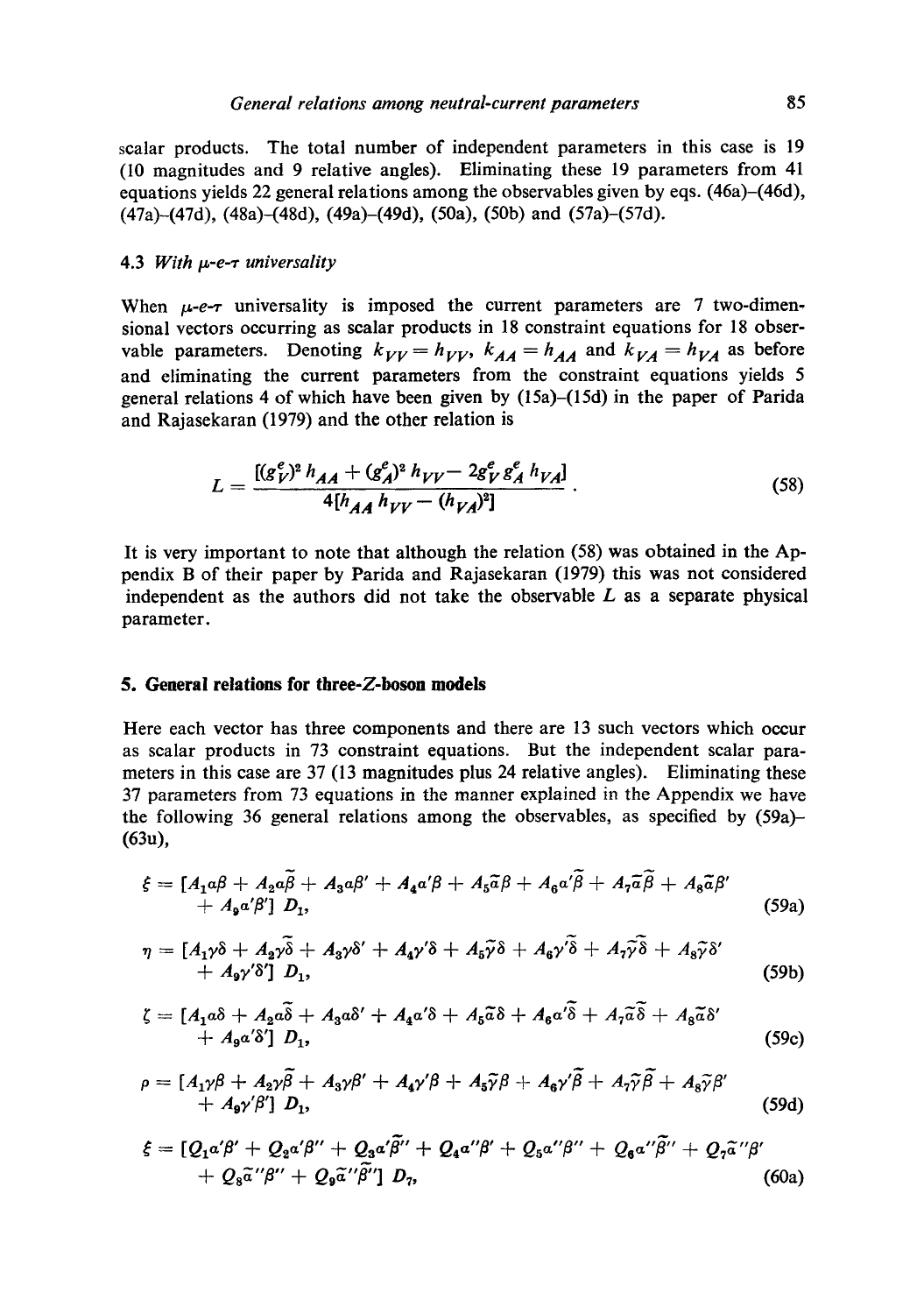*~1 : [Qa~'~' + Q2~ ,'~'' + Qs~ ,~'' + Q4y ''~' + QD/'8'' + Qe~ ''~'' + Q7~ ''~'*  + Qs~"8" + Qg~/"~'] D7, (60b) *= [Qla'3' + Q2a'\$" + Q3a'3" + Qaa"8" + Qsa"8" + Qsa'"~" + Qv~ff"\$ '*  + Qs~'"3" + Q9~"3"] D,, (60c) *p : [QD/fl ' + Q2~/fl"+ Q3~/'fl '' + Q4~/'fl ' + Qsy"fl" + Q6y"fl" + Q77"~'*  + Q87"fl" + Q97"/~'1 DT, (60d) ~: = [y~/~ + y,~, + y.~:, + Y~,~,~ + Y~,/~ + Y~,/~, + r-~,~, + r~,:, *+ YgoJfl'] D~,* (61a) *= [Y~,~ + r~fi' + Y~,~' + Y,~,'~ + Y~7'~ + rj~' +* r',7'~' + r~7'~' + y9~,'3'] /)5, (61b) *= D5 [Y~a~ + Y~'q- Y3a\$ ' + Y4a'3 + Ys"ff'8 + Yea'-3' + Y7"~;~' + Y(ff'3'*  d- Y9 a'3'], (61 c) ,o ----- D 5 [YD'fl *+ Y~fl' + YzY~' + YaY'fl + Ys~'fl + Y~"'fl' + YT~"fl' + Ys~'~' + yay'fl'],* (61d) **= D~ [B~ + ,~" + B~#" + ,~"# + .~"~ + ,~"~" + ,~Z"~"**  *+ Bs'ff"fl" + Baa"fl"],* (62a) *= D~ [BD,~ + B~"+ B3~,3" + B~,"3 + B5~"3 + Ba~,';3" + B7"~'"3"*  + B8~"3" + B99/'3"1, (62b) **= D~ [Bta3 + Baa3" +** *B3a3" + B~a"3 + BsZ"3 + B6a"~" + B~Z"3"*  **+ Bs~"3" +** *Bga"~"],* (62e) *p : Dz [BD, fl + B2yfl" + B3~fl" + BD/'fl + B57"~ + Be~,"~" + B,7"~" + B87"fl" + Bg~/'fl"],* (62d) [)(1 (g~,)~ + )(2 (g~,)z + Xa (g~..)' + X~ (2g~, *g~) + 2)(5 gevg~ V kvv = 2N*  2 t~ "r (63a) *+ x~ gvgv], 1 [X~ (geA)\* + Xz (g~)~ + Xa (g~A) 2 + 2X~ ge A g~ + 2Xs ge A g~ kAA = -~*  + 2X~ g~ g~], (63b) *1 [xlgevgeA+X~ ~ t~ -r "1" I~ e g v ga + X3 + )(4 (ge V g~ + g v ga) kvA : gv gA* 

+ 
$$
X_5 (g_V^e g_A^T + g_V^T g_A^e) + X_6 (g_V^{\mu} g_A^T + g_V^T g_A^{\mu})
$$
, (63c)  
\n
$$
k_{VV} = \frac{1}{N} [X_1 g_V^e g_V^{\prime e} + X_2 g_V^{\mu} g_V^{\prime \mu} + X_3 g_V^T g_V^{\prime \tau} + X_4 (g_V^e g_V^{\prime \mu} + g_V^{\mu} g_V^{\prime e}) + X_5 (g_V^{\mu} g_V^{\prime \tau} + g_V^T g_V^{\prime \mu}) + X_6 (g_V^e g_V^{\prime \tau} + g_V^T g_V^{\prime e})]
$$
, (63d)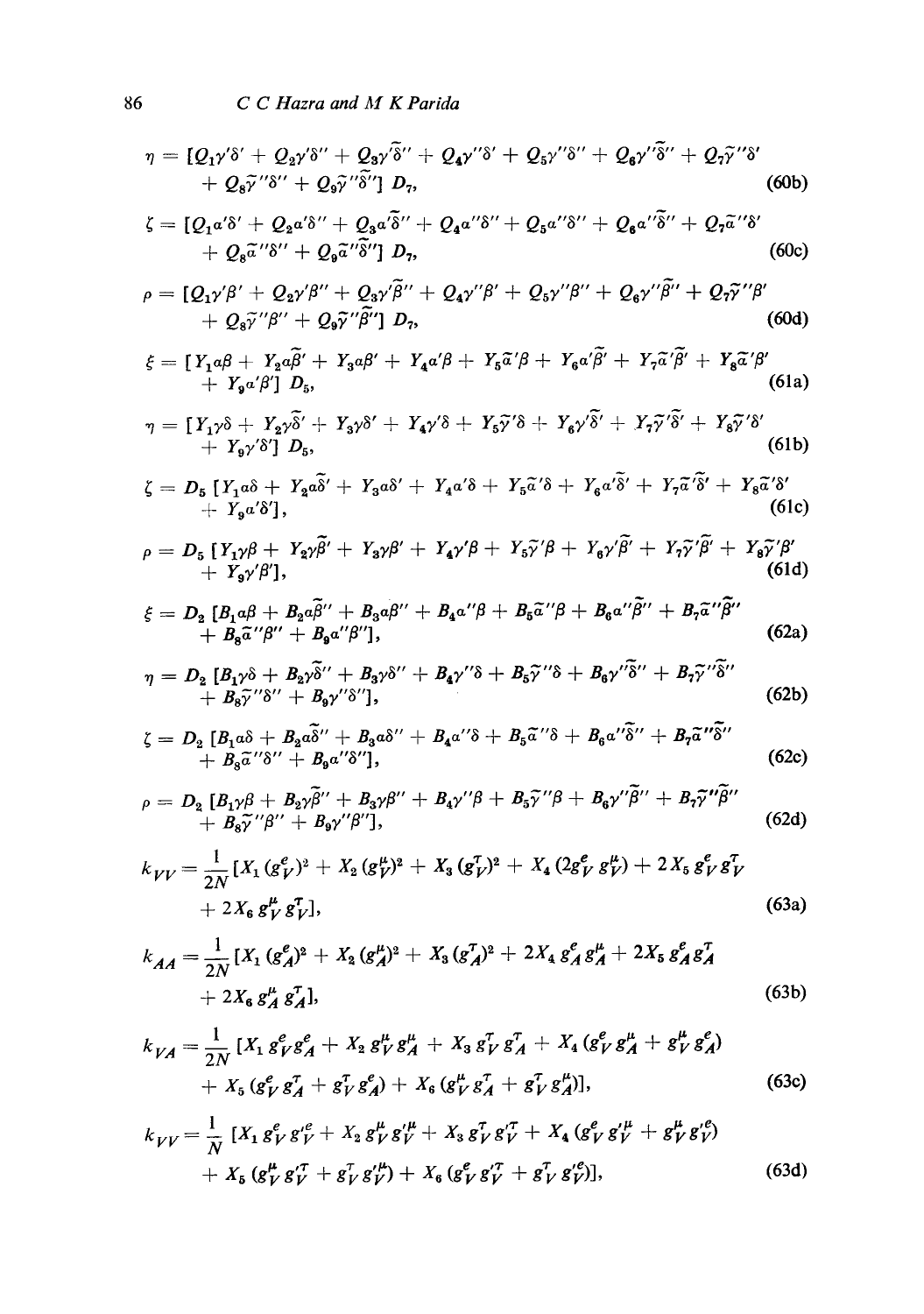$$
k'_{AA} = \frac{1}{N} \left[ X_1 g_A^e g_A^{\prime e} + X_2 g_A^{\mu} g_A^{\prime \mu} + X_3 g_A^{\tau} g_A^{\prime \tau} + X_4 (g_A^e g_A^{\prime \mu} + g_A^{\mu} g_A^{\prime e}) + X_5 (g_A^{\mu} g_A^{\prime \tau} + g_A^{\tau} g_A^{\prime \mu}) + X_6 (g_A^e g_A^{\prime \tau} + g_A^{\tau} g_A^{\prime \mu}) \right], \tag{63e}
$$

$$
k'_{VA} = \frac{1}{N} \left[ X_1 g^e_V g'^e_A + X_2 g^{\mu}_V g'^{\mu}_A + X_3 g^T_V g'^T_A + X_4 (g^e_V g'^{\mu}_A + g^{\mu}_V g'^e_A) + X_5 (g^e_V g'^T_A + g^T_V g'^e_A) + X_6 (g^{\mu}_V g'^T_A + g^T_V g'^{\mu}_A) \right],
$$
(63f)

$$
\widetilde{k}_{VV} = \frac{1}{2N} \left[ X_1 \left( g_V^{\prime e} \right)^2 + X_2 \left( g_V^{\prime \mu} \right)^2 + X_3 \left( g_V^{\prime \tau} \right)^2 + 2 X_4 \left( g_V^{\prime e} \right)^2 + 2 X_5 \left( g_V^{\prime e} \right)^2 + 2 X_6 \left( g_V^{\prime e} \right)^2 \right] + 2 X_6 \left( g_V^{\prime \mu} \right) \tag{63g}
$$

$$
\widetilde{k}_{AA} = \frac{1}{2N} \left[ X_1 \left( g_A^{\prime e} \right)^2 + X_2 \left( g_A^{\prime \mu} \right)^2 + X_3 \left( g_A^{\prime \tau} \right)^2 + 2 X_4 \left( g_A^{\prime e} \right)^2 + 2 X_5 \left( g_A^{\prime e} \right)^2 + 2 X_6 \left( g_A^{\prime e} \right)^2 + 2 X_7 \left( g_A^{\prime e} \right)^2 \right] \tag{63h}
$$

$$
\tilde{k}_{VA} = \frac{1}{2N} \left[ X_1 g_V^{'e} g_A^{'e} + X_2 g_V^{'\mu} g_A^{'\mu} + X_3 g_V^{'\tau} g_A^{'\tau} + X_4 (g_V^{'e} g_A^{'\mu} + g_V^{'\mu} g_A^{'e}) \right. \left. + X_5 (g_V^{'e} g_A^{'\tau} + g_V^{'\tau} g_A^{'e}) + X_6 (g_V^{'\mu} g_A^{'\tau} + g_V^{'\tau} g_A^{'\mu}) \right],
$$
\n(63i)

$$
\tilde{k}^{"}_{VV} = \frac{1}{2N} \left[ X_1 (g^{"\ell}_{V})^2 + X_2 (g^{"\mu}_{V})^2 + X_3 (g^{"\tau}_{V})^2 + 2X_4 g^{"\ell}_{V} g^{"\mu}_{V} + 2X_5 g^{"\ell}_{V} g^{"\tau}_{V} + 2X_6 g^{"\mu}_{V} g^{"\tau}_{V} \right],
$$
\n(63j)

$$
\tilde{k}_{AA}^{"'} = \frac{1}{2N} \left[ X_1 \left( g_A^{"\theta} \right)^2 + X_2 \left( g_A^{"\mu} \right)^2 + X_3 \left( g_A^{"\tau} \right)^2 + 2 X_4 \left( g_A^{"\theta} \right)^{a'} + 2 X_5 \left( g_A^{"\theta} \right)^{a'} + 2 X_6 \left( g_A^{"\theta} \right)^{a'} + \left( g_A^{"\theta} \right)^{a'} + \left( g_A^{"\theta} \right)^{a'} + \left( g_A^{"\theta} \right)^{a'} + \left( g_A^{"\theta} \right)^{a'} + \left( g_A^{"\theta} \right)^{a'} + \left( g_A^{"\theta} \right)^{a'} + \left( g_A^{"\theta} \right)^{a'} + \left( g_A^{"\theta} \right)^{a'} + \left( g_A^{"\theta} \right)^{a'} + \left( g_A^{"\theta} \right)^{a'} + \left( g_A^{"\theta} \right)^{a'} + \left( g_A^{"\theta} \right)^{a'} + \left( g_A^{"\theta} \right)^{a'} + \left( g_A^{"\theta} \right)^{a'} + \left( g_A^{"\theta} \right)^{a'} + \left( g_A^{"\theta} \right)^{a'} + \left( g_A^{"\theta} \right)^{a'} + \left( g_A^{"\theta} \right)^{a'} + \left( g_A^{"\theta} \right)^{a'} + \left( g_A^{"\theta} \right)^{a'} + \left( g_A^{"\theta} \right)^{a'} + \left( g_A^{"\theta} \right)^{a'} + \left( g_A^{"\theta} \right)^{a'} + \left( g_A^{"\theta} \right)^{a'} + \left( g_A^{"\theta} \right)^{a'} + \left( g_A^{"\theta} \right)^{a'} + \left( g_A^{"\theta} \right)^{a'} + \left( g_A^{"\theta} \right)^{a'} + \left( g_A^{"\theta} \right)^{a'} + \left( g_A^{"\theta} \right)^{a'} + \left( g_A^{"\theta} \right)^{a'} + \left( g_A^{"\theta} \right)^{a'} + \left( g_A^{"\theta} \right)^{a'} + \left( g_A^{"\theta} \right)^{a'} + \left( g_A^{"\theta} \right)^{a'} + \left( g_A^{"\theta} \right)^{a'} + \left( g_A^
$$

$$
\widetilde{k}''_{VA} = \frac{1}{2N} \left[ X_1 \, g''_{V} \, g''_{A} \, g'' + X_2 \, g''_{V} \, g''_{A} \, + X_3 \, g''_{V} \, g''_{A} \, + X_4 \, (g''_{V} \, g''_{A} \, + g''_{V} \, g''_{A} \, ) \right. \\ \left. + X_5 \, (g''_{V} \, g''_{A} \, + g''_{V} \, g''_{A} \, ) + X_6 \, (g''_{V} \, g''_{A} \, + g''_{V} \, g''_{A} \, ) \right], \tag{631}
$$

$$
k''_{VV} = \frac{1}{N} \left[ X_1 \, g_V^e \, g_V^{\prime\prime} e + X_2 \, g_V^\mu \, g_V^{\prime\prime} \mu + X_3 \, g_V^T \, g_V^{\prime\prime} \tau + X_4 \, (g_V^e \, g_V^{\prime\prime} \mu + g_V^\mu \, g_V^{\prime\prime} e) \right. \\ \left. + \, X_5 \, (g_V^\mu \, g_V^{\prime\prime} \tau + g_V^T \, g_V^{\prime\prime} \mu) + X_6 \, (g_V^e \, g_A^{\prime\prime} \tau + g_V^T \, g_V^{\prime\prime} e) \right], \tag{63m}
$$

$$
k_{\mathcal{A}\mathcal{A}}^{\prime\prime} = \frac{1}{N} \left[ X_1 g_{\mathcal{A}}^e g_{\mathcal{A}}^{\prime\prime e} + X_2 g_{\mathcal{A}}^{\mu} g_{\mathcal{A}}^{\prime\prime} + X_3 g_{\mathcal{A}}^{\tau} g_{\mathcal{A}}^{\prime\prime\tau} + X_4 (g_{\mathcal{A}}^e g_{\mathcal{A}}^{\prime\prime\mu} + g_{\mathcal{A}}^{\mu} g_{\mathcal{A}}^{\prime\prime e}) \right. \\ \left. + X_5 (g_{\mathcal{A}}^{\mu} g_{\mathcal{A}}^{\prime\prime\tau} + g_{\mathcal{A}}^{\tau} g_{\mathcal{A}}^{\prime\prime\mu}) + X_6 (g_{\mathcal{A}}^e g_{\mathcal{A}}^{\prime\prime\tau} + g_{\mathcal{A}}^{\tau} g_{\mathcal{A}}^{\prime\prime e}) \right], \tag{63n}
$$

$$
k''_{VA} = \frac{1}{N} \left[ X_1 g^e_V g'^{e'}_A + X_2 g^{\mu}_V g'^{\mu}_A + X_3 g^{\tau}_V g'^{\tau}_A + X_4 (g^e_V g'^{\mu}_A + g^{\mu}_V g'^{e'}_A) + X_5 (g^e_V g'^{\tau}_A + g^{\tau}_V g'^{\mu}_A) + X_6 (g^{\mu}_V g'^{\tau}_A + g^{\tau}_V g'^{\mu}_A) \right], \tag{63p}
$$

$$
k_{A V}^{\prime\prime} = \frac{1}{N} \left[ X_1 \, g_V^{\prime\prime e} \, g_A^e + X_2 \, g_V^{\prime\prime \mu} \, g_A^{\mu} + X_3 \, g_V^{\prime\prime \tau} \, g_A^{\tau} + X_4 \, (g_A^{\prime\prime e} \, g_A^{\mu} + g_V^{\prime\prime \mu} \, g_A^e) \right. \\ \left. + X_5 \, (g_V^{\prime\prime e} \, g_A^{\tau} + g_V^{\prime\prime \tau} \, g_A^e) + X_6 \, (g_V^{\prime\prime \mu} \, g_A^{\tau} + g_V^{\prime\prime \tau} \, g_A^{\mu}) \right], \tag{63q}
$$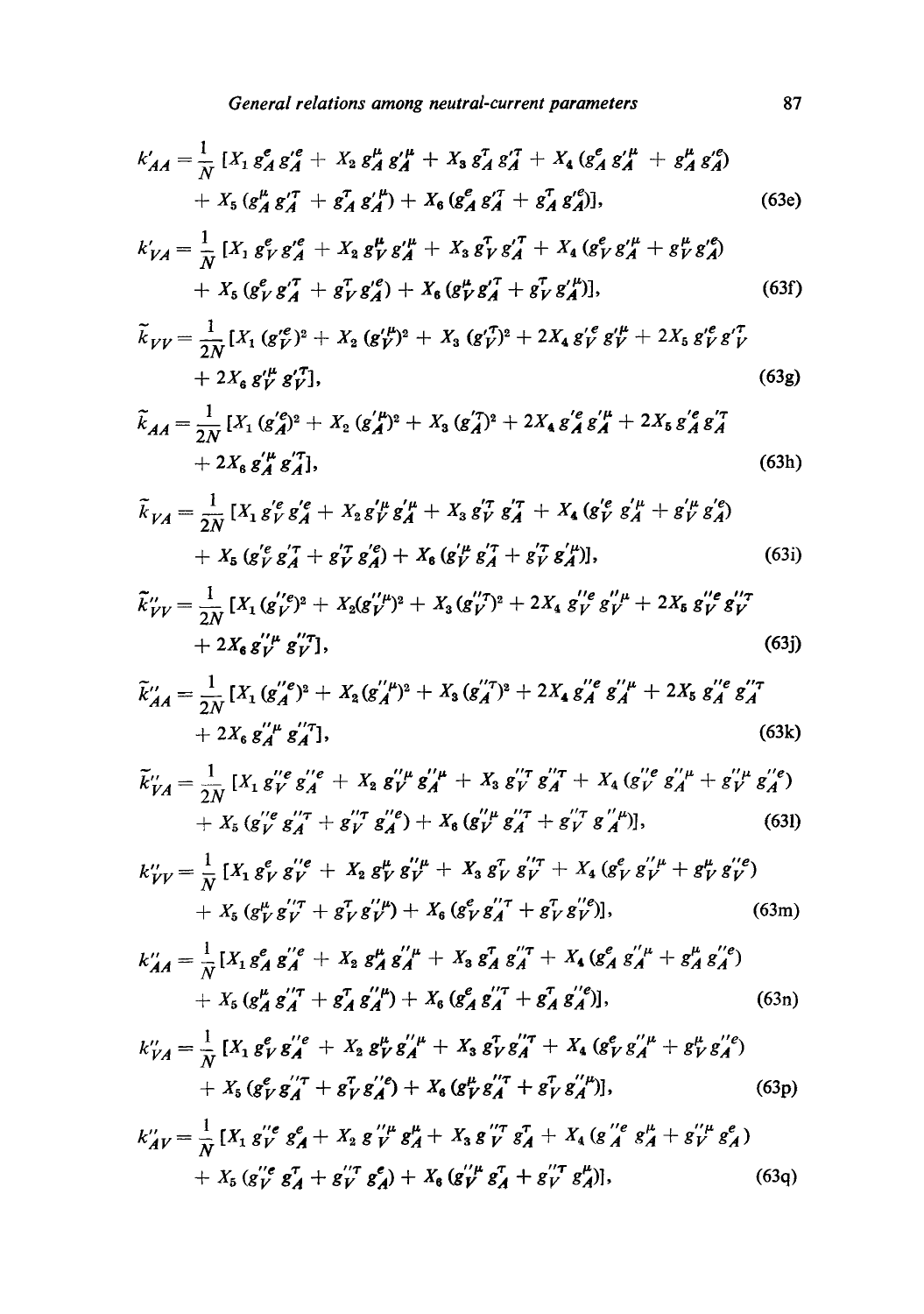$$
\widetilde{k}'_{VV} = \frac{1}{N} \left[ X_1 \, g_V^{'e} \, g_V^{'e} + X_2 \, g_V^{'\mu} \, g_V^{'\mu} + X_3 \, g_V^{'\tau} \, g_V^{'\tau} + X_4 \, (g_V^{'e} \, g_V^{'\mu} + g_V^{'\mu} \, g_V^{'e}) \right. \\
\left. + X_5 \, (g_V^{'\mu} \, g_V^{'\tau} + g_V^{'\tau} \, g_V^{'\mu}) + X_6 \, (g_V^{'e} \, g_V^{'\tau} + g_V^{'\tau} \, g_V^{'\prime e}), \right) \tag{63r}
$$

$$
\widetilde{k}'_{AA} = \frac{1}{N} \left[ X_1 g_A^{\prime e} g_A^{\prime\prime e} + X_2 g_A^{\prime \mu} g_A^{\prime\prime \mu} + X_3 g_A^{\prime \tau} g_A^{\prime\prime \tau} + X_4 (g_A^{\prime e} g_A^{\prime\prime \mu} + g_A^{\prime \mu} g_A^{\prime\prime e}) \right. \\ \left. + X_5 (g_A^{\prime \mu} g_A^{\prime\prime \tau} + g_A^{\prime \tau} g_A^{\prime\prime \mu}) + X_6 (g_A^{\prime e} g_A^{\prime\prime \tau} + g_A^{\prime \tau} g_A^{\prime\prime e}) \right], \tag{63s}
$$

$$
\tilde{k}'_{VA} = \frac{1}{N} \left[ X_1 \, g_V^{\prime e} g_A^{\prime\prime e} + X_2 \, g_V^{\prime \mu} g_A^{\prime\prime \mu} + X_3 \, g_V^{\prime \tau} g_A^{\prime\prime \tau} + X_4 \, (g_V^{\prime e} g_A^{\prime\prime \mu} + g_V^{\prime \mu} g_A^{\prime\prime e}) \right. \\
\left. + X_5 \, (g_V^{\prime e} g_A^{\prime\prime \tau} + g_V^{\prime \tau} g_A^{\prime\prime e}) + X_6 \, (g_V^{\prime \mu} g_A^{\prime\prime \tau} + g_V^{\prime \tau} g_A^{\prime\prime \mu}) \right],\n\tag{63t}
$$

$$
\tilde{k}'_{AV} = \frac{1}{N} \left[ X_1 \, g_V^{\prime\prime} \, g_A^{\prime\prime} + X_2 \, g_V^{\prime\prime \mu} \, g_A^{\prime \mu} + X_3 \, g_V^{\prime \prime} \, g_A^{\prime \prime} + X_4 \, (g_V^{\prime\prime} \, g_A^{\prime \mu} + g_V^{\prime \prime \mu} \, g_A^{\prime \ell}) \right. \\
\left. + X_5 \, (g_V^{\prime\prime} \, g_A^{\prime \, \tau} + g_V^{\prime \prime \, \tau} \, g_A^{\prime \ell}) + X_6 \, (g_V^{\prime\prime \mu} \, g_A^{\prime \, \tau} + g_V^{\prime \, \tau} \, g_A^{\prime \mu}) \right],\n\tag{63u}
$$

where

$$
A_1 = [4 k_{VA} L' - g_V^{\mu} g_A^{\mu}], \qquad (64a) \quad A_2 = [\tilde{L} g_A^{\mu} - 2 L' g_A^{\mu}], \qquad (64b)
$$

$$
A_3 = [g_V^{\mu} g_A^{\mu} - 2 \tilde{L} k_{VA}], \qquad (64c) A_4 = [g_A^{\mu} g_V^{\mu} - 2 \tilde{L} k_{VA}], \qquad (64d)
$$

$$
A_5 = [\tilde{L} g^{\mu}_{V} - 2 L' g^{\rho}_{V}], \qquad (64e) \quad A_6 = [\tilde{L} g^{\rho}_{A} - 2 L g^{\mu}_{A}], \qquad (64f)
$$

$$
A_7 = [4 L L' - (\bar{L})^2], \qquad (64g) A_8 = [\bar{L} g_V^e - 2 L g_V^{\mu}], \qquad (64h)
$$
  

$$
A = [4 L k_{\text{max}} - g_e^e g_e^e]
$$
  

$$
(64i) Y = [4 L' L'' - \tilde{L''}]
$$
  

$$
(64i)
$$

$$
A_9 = [4 L K_{VA} - g_V^{\dagger} g_A^{\dagger}], \qquad (641) \quad X_1 = [4 L' L'' - L''], \qquad (641)
$$

$$
X_2 = [4 L L'' - \tilde{L}'], \qquad (64k) \quad X_3 = [4 L L' - \tilde{L}], \qquad (64l)
$$

$$
X_4 = [\tilde{L}' \tilde{L}'' - 2 L'' \tilde{L}], \qquad (64\text{m}) \quad X_5 = [\tilde{L} \tilde{L}'' - 2 L' \tilde{L}], \qquad (64\text{n})
$$

$$
X_6 = [\tilde{L} \tilde{L}' - 2 L \tilde{L}'], \qquad (64\text{o})
$$

$$
N = \frac{1}{k'_{AV}} \left[ X_1 g_V^{\prime e} g_A^e + X_2 g_V^{\prime \mu} g_A^{\mu} + X_3 g_V^{\prime \tau} g_A^{\tau} + X_4 (g_V^{\prime e} g_A^{\mu} + g_V^{\prime \mu} g_A^e) + X_5 (g_V^{\prime e} g_A^{\tau} + g_V^{\prime \tau} g_A^e) + X_6 (g_V^{\prime \mu} g_A^{\tau} + g_V^{\prime \tau} g_A^{\mu}) \right], \tag{64p}
$$

$$
D_1 = N/[X_5 g_V^e + X_6 g_V^{\mu} + X_3 g_V^{\tau}] [X_5 g_A^e + X_6 g_A^{\mu} + X_3 g_A^{\tau}], \qquad (64q)
$$

$$
Q_1 = [4 L'' \tilde{k}''_{VA} - g'^{\dagger}_{V} \tau g'^{\dagger}_{A} T] \qquad (65a) \quad Q_2 = [g'^{\dagger}_{V} \tau g'^{\dagger}_{A} \mu - 2 \tilde{L}' \tilde{k}''_{VA}], \qquad (65b)
$$

$$
Q_3 = [2 L L' g''_{A}^{\mu} - \bar{L}^{\prime\prime} g''_{A}^{\tau}] \qquad (65c) \quad Q_4 = [g''_{A}^{\tau} g'_{V}^{\mu} - 2 \tilde{L}^{\prime\prime} \tilde{k}^{\prime\prime}_{VA}], \qquad (65d)
$$

$$
Q_5 = [4 L' k''_{VA} - g''_{V'} k'^{2}_{A'}] \qquad (65e) \quad Q_6 = [2 L' g'^{2}_{A} - L'' g'^{2}_{A'}], \qquad (65f)
$$

$$
Q_7 = [2 L'' g' \psi^{\mu} - \tilde{L}'' g' \psi^{\tau}]
$$
 (65g) 
$$
Q_8 = [2 L' g' \psi^{\tau} - \tilde{L}'' g' \psi^{\mu}]
$$
 (65h)  

$$
Q_9 = [4 L' L'' - (\tilde{L}')^2]
$$
 (65i)

$$
88\,
$$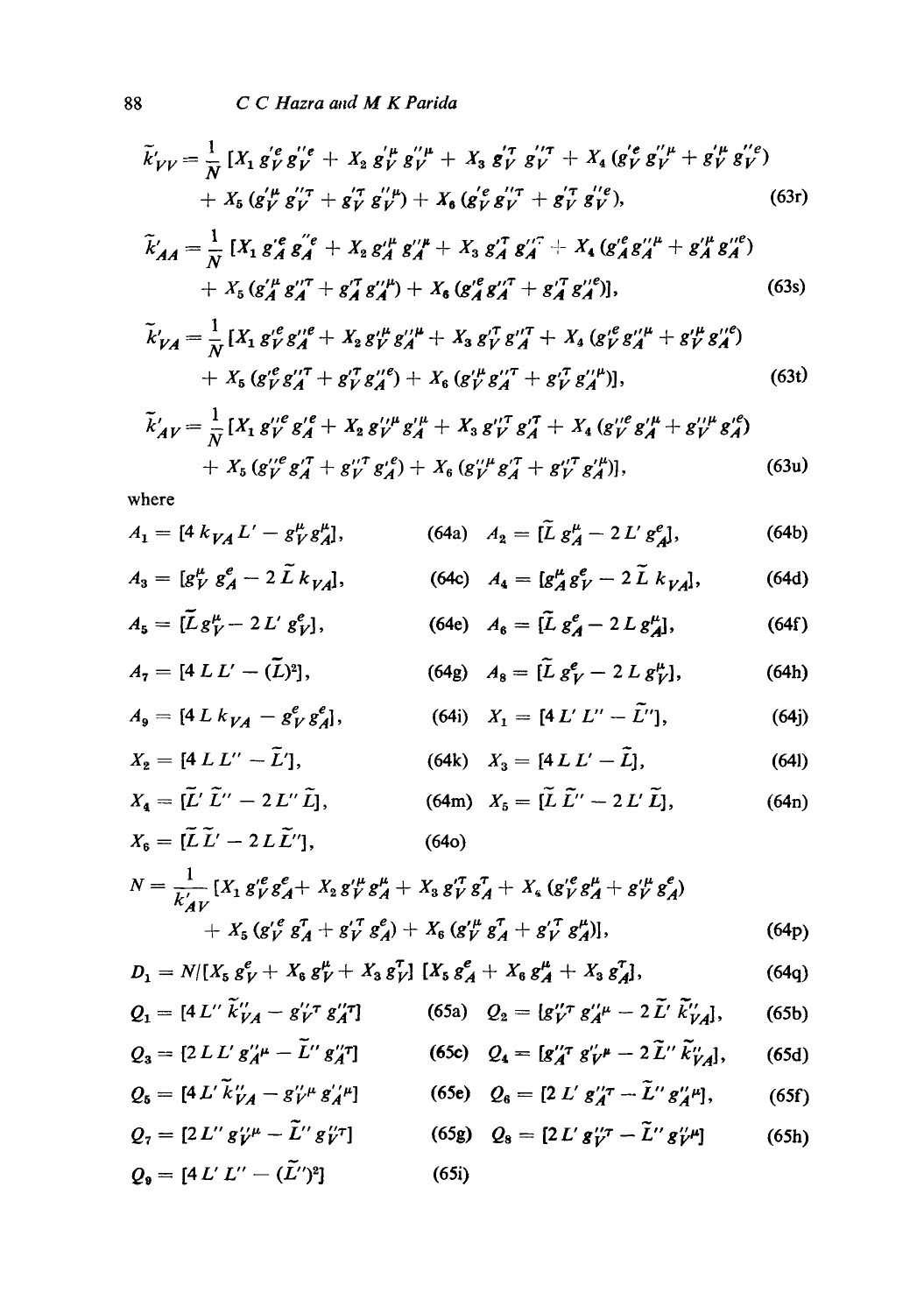$$
D_7 = N/[X_1 g_{V}^{\prime\prime} e + X_4 g_{V}^{\prime\prime} \mu + X_5 g_{V}^{\prime\prime} T] [X_1 g_{A}^{\prime\prime} e + X_4 g_{A}^{\prime\prime} \mu + X_5 g_{A}^{\prime\prime} T], \qquad (65j)
$$

$$
Y_1 = [4 L' \tilde{k}_{VA} - g_V'^{\mu} g_A'^{\mu}], \qquad (65k) \quad Y_2 = [\tilde{L} g_A'^{\mu} - 2 L' g_A'^{\rho}], \qquad (65l)
$$

$$
Y_3 = [g_{V}^{'\mu} g_{A}^{'\rho} - 2 \tilde{L'} \tilde{k}_{VA}], \qquad (65 \text{m}) \quad Y_4 = [g_{A}^{'\mu} g_{V}^{'\rho} - 2 \tilde{k}_{VA} \tilde{L}], \qquad (65 \text{n})
$$

$$
Y_5 = [\tilde{L} g'^{\mu}_V - 2 L' g'^{\rho}_V], \qquad (65c) \quad Y_6 = [\tilde{L} g'^{\rho}_A - 2 L g'^{\mu}_A], \qquad (65p)
$$

$$
Y_7 = [4 L L' - (\tilde{L})^2], \qquad (65q) \quad Y_8 = [\tilde{L} g_V^{\prime e} - 2 L g_V^{\prime \mu}], \qquad (65r)
$$
  

$$
Y_9 = [4 L \tilde{k}_{VA} - g_V^{\prime e} g_A^{\prime e}], \qquad (65s)
$$

$$
D_5 = N/[X_3 g''_V + X_6 g''_V + X_5 g''_V] [X_3 g''_A + X_6 g''_A + X_5 g''_A], \qquad (65t)
$$

$$
B_1 = [4 L'' \tilde{k}_{VA}^{\prime\prime} - g_{V}^{\prime\prime} T g_A^{\prime\prime} T], \qquad (66a) \quad B_2 = [2 L'' g_A^{\prime e} - \tilde{L}' g_A^{\prime\prime} T], \qquad (66b)
$$

$$
B_3 = [g''_{V} \, g_A{}^e - 2\,\tilde{k}''_{VA}\,\tilde{L}'], \qquad (66c) \quad B_4 = [g''_{V} \, g''_{A} \, \tilde{K}''_{VA}], \qquad (66d)
$$

$$
B_5 = [L' g''_{\nu}^{\prime\prime} - 2 L'' g''_{\nu}^{\prime\prime}], \qquad (66e) \quad B_6 = [L' g''_{A}^{\prime\prime} - 2 L g''_{A}], \qquad (66f)
$$

$$
B_7 = [4 L L'' - (L')^2], \qquad (66g) \quad B_8 = [L' g_{V}^{\prime\prime} e - 2 L g_{V}^{\prime\prime}] , \qquad (66h)
$$
  

$$
B_9 = [4 L \tilde{k}_{VA}^{\prime\prime} - g_{A}^{\prime\prime} e g_{V}^{\prime\prime} e], \qquad (66i)
$$

$$
D_2 = N/(X_4 g_{V}^{\prime\prime} e + X_2 g_{V}^{\prime\prime} \mu + X_6 g_{V}^{\prime\prime} T) [X_4 g_{A}^{\prime\prime} e + X_2 g_{A}^{\prime\prime} \mu + X_6 g_{A}^{\prime\prime} T], \qquad (66j)
$$

# 5.2 *With only*  $\mu$ *-e universality*

The number of current parameters reduce to 10 vectors each with 3 components and the number of constraint equations become 41 eorresponding to the number of physical parameters. Elimination of 28 independent scalar parameters (10 magnitudes plus 18 relative angles) yields the following 13 general relations given by  $(67a) - (68k).$ 

$$
\xi = \widetilde{D}_2 \left[ B_1 \alpha \beta + B_2 \alpha \widetilde{\beta}'' + B_3 \alpha \beta'' + B_4 \alpha'' \beta + B_5 \widetilde{\alpha}'' \beta + B_6 \alpha'' \widetilde{\beta}'' \right] + B_7 \widetilde{\alpha}'' \widetilde{\beta}'' + B_8 \widetilde{\alpha}'' \widetilde{\beta}'' + B_9 \alpha'' \beta'' \right], \tag{67a}
$$

$$
\eta = \widetilde{D}_2 \left[ B_1 \gamma \delta + B_2 \gamma \widetilde{\delta}'' + B_3 \gamma \delta'' + B_4 \gamma'' \delta + B_5 \widetilde{\gamma}'' \delta + B_6 \gamma'' \widetilde{\delta}'' \right] + B_7 \widetilde{\gamma}'' \widetilde{\delta}'' + B_8 \widetilde{\gamma}'' \delta'' + B_9 \gamma'' \delta'' \right], \tag{67b}
$$

$$
\zeta = \widetilde{D}_2 \left[ B_1 \alpha \delta + B_2 \alpha \widetilde{\delta}'' + B_3 \alpha \delta'' + B_4 \alpha'' \delta + B_5 \widetilde{\alpha}'' \delta + B_6 \alpha'' \widetilde{\delta}'' \right] + B_7 \widetilde{\alpha}'' \widetilde{\delta}'' + B_8 \widetilde{\alpha}'' \delta'' + B_9 \alpha'' \delta'' \right], \tag{67c}
$$

$$
\rho = \widetilde{D}_2 \left[ B_1 \gamma \beta + B_2 \gamma \widetilde{\beta}'' + B_3 \gamma \beta'' + B_4 \gamma'' \beta + B_5 \widetilde{\gamma}'' \beta + B_6 \gamma'' \widetilde{\beta}'' \right] + B_7 \widetilde{\gamma}'' \widetilde{\beta}'' + B_8 \widetilde{\gamma}'' \beta'' + B_9 \gamma'' \beta'' \right], \tag{67d}
$$

$$
k_{VV} = \frac{1}{2\tilde{N}} \left[ 2 \tilde{X}_1 (g_V^e)^2 + \tilde{X}_3 (g_V^{\tau})^2 + 2 \tilde{X}_4 (g_V^e)^2 \right],\tag{68a}
$$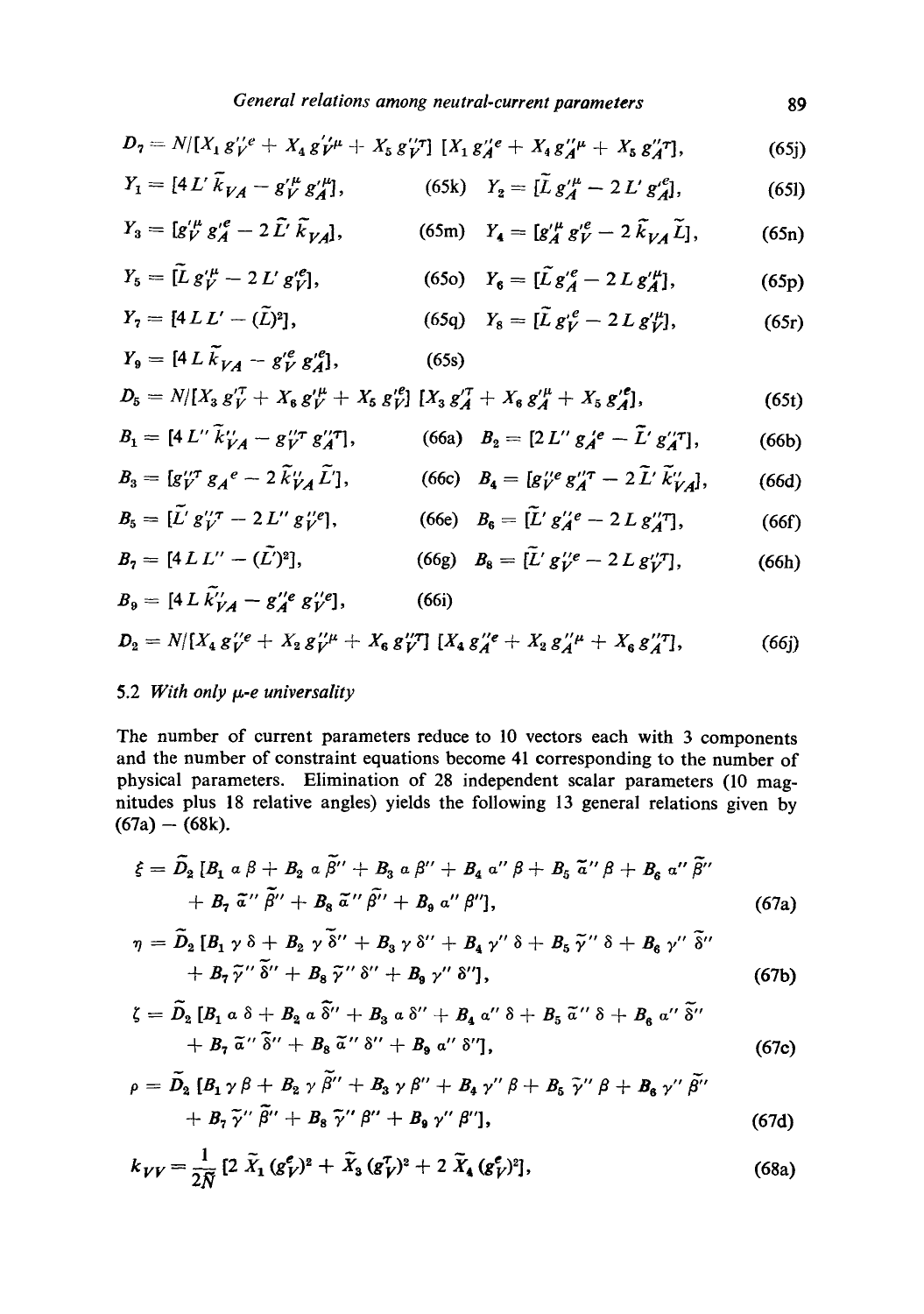$$
k_{AA} = \frac{1}{2\tilde{N}} \left[ 2 \; \tilde{X}_1 \; (g_A^e)^2 + \tilde{X}_3 \; (g_A^{\tau})^2 + 2 \; \tilde{X}_4 \; (g_A^e)^2 \right],\tag{68b}
$$

$$
\widetilde{k}_{VV}^{"'} = \frac{1}{2\widetilde{N}} \left[ 2 \; \widetilde{X}_1 \; (g_V^{"\ell})^2 + \widetilde{X}_3 \; (g_V^{"\tau})^2 + 2 \; \widetilde{X}_4 \; (g_V^{"\ell})^2 \right],\tag{68c}
$$

$$
\widetilde{k}_{AA}^{"'} = \frac{1}{2\widetilde{N}} \left[ 2 \; \widetilde{X}_1 \; (g_A^{"\,e})^2 + \widetilde{X}_3 \; (g_A^{"\tau})^2 + 2 \; \widetilde{X}_4 \; (g_A^{"\,e})^2 \right],\tag{68d}
$$

$$
\tilde{k}^{"}_{VA} = \frac{1}{2\tilde{N}} \left[ 2 \; \tilde{X}_1 \, g^{"e}_{V} \, g^{"e}_{A} + \tilde{X}_3 \, g^{"\tau}_{V} \, g^{"\tau}_{A} + 2 \; \tilde{X}_4 \, g^{"e}_{V} \, g^{"e}_{A} \right],\tag{68e}
$$

$$
k''_{VV} = \frac{1}{N} \left[ 2 \; \widetilde{X}_1 \; g^e_V \; g'^e_V + \widetilde{X}_3 \; g^T_V \; g'^T_V + 2 \; \widetilde{X}_4 \; g^e_V \; g'^e_V \right],\tag{68f}
$$

$$
k''_{AA} = \frac{1}{N} \left[ 2 \; \widetilde{X}_1 \; g_A^e \; g_A^{\prime\prime e} + \widetilde{X}_3 \; g_A^{\tau} \; g_A^{\prime\prime \tau} + 2 \; \widetilde{X}_4 \; g_A^e \; g_A^{\prime\prime e} \right],\tag{68g}
$$

$$
k_{VA}^{"'} = \frac{1}{N} \left[ 2 \; \tilde{X}_1 \; g_V^e \; g_A^{"'}e + \tilde{X}_3 \; g_A^{\tau} \; g_A^{"T} + 2 \; \tilde{X}_4 \; g_V^e \; g_A^{"'}e \right],\tag{68h}
$$

$$
k'_{A V} = \frac{1}{N} \left[ 2 \; \tilde{X}_1 \, g_A^e \, g_V^{\prime\prime e} + \tilde{X}_3 \, g_A^{\tau} \, g_V^{\prime\prime \tau} + 2 \; \tilde{X}_4 \, g_A^e \, g_V^{\prime\prime e} \right],\tag{68i}
$$

where

$$
\bar{N} = \frac{1}{2 k_{VA}} [2 \tilde{X}_1 g_V^e g_A^e + \tilde{X}_3 g_V^{\tau} g_A^{\tau} + 2 \tilde{X}_4 g_V^e g_A^e], \qquad (69a)
$$

$$
\widetilde{D} = \widetilde{N} / [\widetilde{X}_4 g^{\prime\prime e}_{V} + \widetilde{X}_2 g^{\prime\prime e}_{V} + \widetilde{X}_6 g^{\prime\prime T}_{V}] [\widetilde{X}_4 g^{\prime\prime e}_{A} + \widetilde{X}_2 g^{\prime\prime e}_{A} + \widetilde{X}_6 g^{\prime\prime T}_{A}], \qquad (69b)
$$

$$
\widetilde{X}_1 = \widetilde{X}_2 = (4LL'' - \widetilde{L}'), \widetilde{X}_3 = (4L^2 - 2L), \n\widetilde{X}_4 = [(\widetilde{L}')^2 - 4LL''], \widetilde{X}_5 = \widetilde{X}_6 = 0.
$$
\n(69c)

## 5.3 With  $\mu$ -e- $\tau$  universality

In this case the current parameters are 7 vectors each with 3 components. Since the vectors occur as scalar products the number of independent scalar parameters reduce to 19 (7 magnitudes of vectors plus 12 relative angles). But since the number of physical parameters are less than the number of current parameters, no relations are possible in this case unless one includes more number of neutral current processes.

## 4. Summary and discussion

We have obtained general relations for single, two and three-Z-boson hypotheses without assuming any symmetry, with  $\mu$ -e universality and  $\mu$ -e- $\tau$  universality. The processes considered and physical parameters involved have been summarised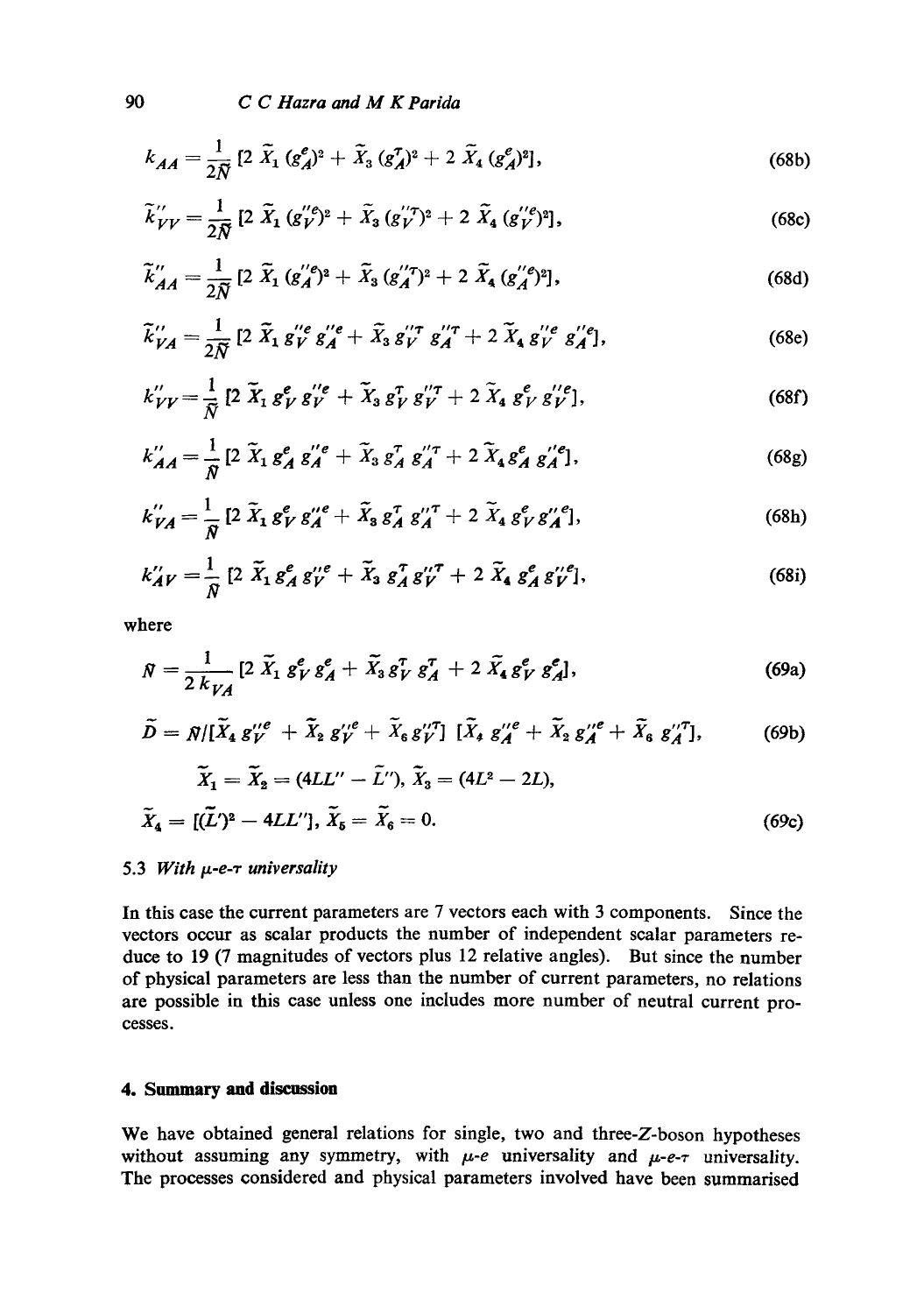in table 1 and the number of relations obtained in different cases has been summarized in table 2. These relations possess the following important and useful potentialities: (1) To serve as tests of gauge models hypothesizing one, two or three neutral Z bosons. (2) To predict values of parameters occurring in certain processes for which experimental measurements are difficult. (3) To provide unambigguous values of observables when combined with phenomenological analyses. To cite evidences in favour of point (1) Hung and Sakurai (1977) have utilized such relations for testing models with single and two-Z bosons. As demonstrations in support of the point (3) these authors (Hung and Sakurai 1979) have determined several neutral current parameters unambiguously with respect to their signs and magnitudes. As a demonstration of the second point, Hung and Sakurai (1979) have calculated the *vvZ* coupling constant using experimentally measured values of neutral-current parameters in other sectors. Also recently the values of the parameters contributing to the parity violating nuclear force have been calculated (Hazra and Parida 1981; Parida and Hazra 1982). We hope that the relations obtained in this paper might provide deeper insight into the structure of gauge models and serve many useful purposes in phenomenological analysis.

## **Acknowledgement**

One of us (CCH) is thankful to the University Grants Commission, New Delhi for a fellowship.

#### **Appendix**

#### **Determination of general relations for 3 Z-boson model**

In the following all vectors have 3 components. We also use the notations

$$
S' = C_0 \times C'_0, \quad S'' = C_0 \times C''_0, \quad S''' = C'_0 \times C''_0 \tag{A-1}
$$
\n
$$
D = C_0 \cdot S''', \quad D_V = C_V \cdot S', \quad D_A = C_A \cdot S', \quad D_V' = C_V'' \cdot S''',
$$
\n
$$
D'_A = C'_A \cdot S''' \tag{A-2}
$$
\n
$$
S^A = C_0 \times C_A, \quad S^V = C_0 \times C_V, \quad S^A = C'_0 \times C_A, \quad S^V = C'_0 \times C_V,
$$
\n
$$
S''^A = C_0'' \times C_A'', \quad S''^V = C_0'' \times C_V'', \quad S''^V = C_0' \times C_A'',
$$
\n
$$
S''''^V = C^0 \times C_V'', \tag{A-3}
$$

For the  $x$ ,  $y$ , and  $z$  components of the vectors which are cross products of two vectors we use the subscripts 1, 2 and 3, respectively *e.g.*  $S_1^{\prime A} = C_0^{\prime (2)} C_A^{(3)} - C_0^{\prime (3)} C_A^{(2)}$ . Using six sets of equations (8), (9), (10), (16); (9), (16), (16), (16), (16), (16), (16), (16),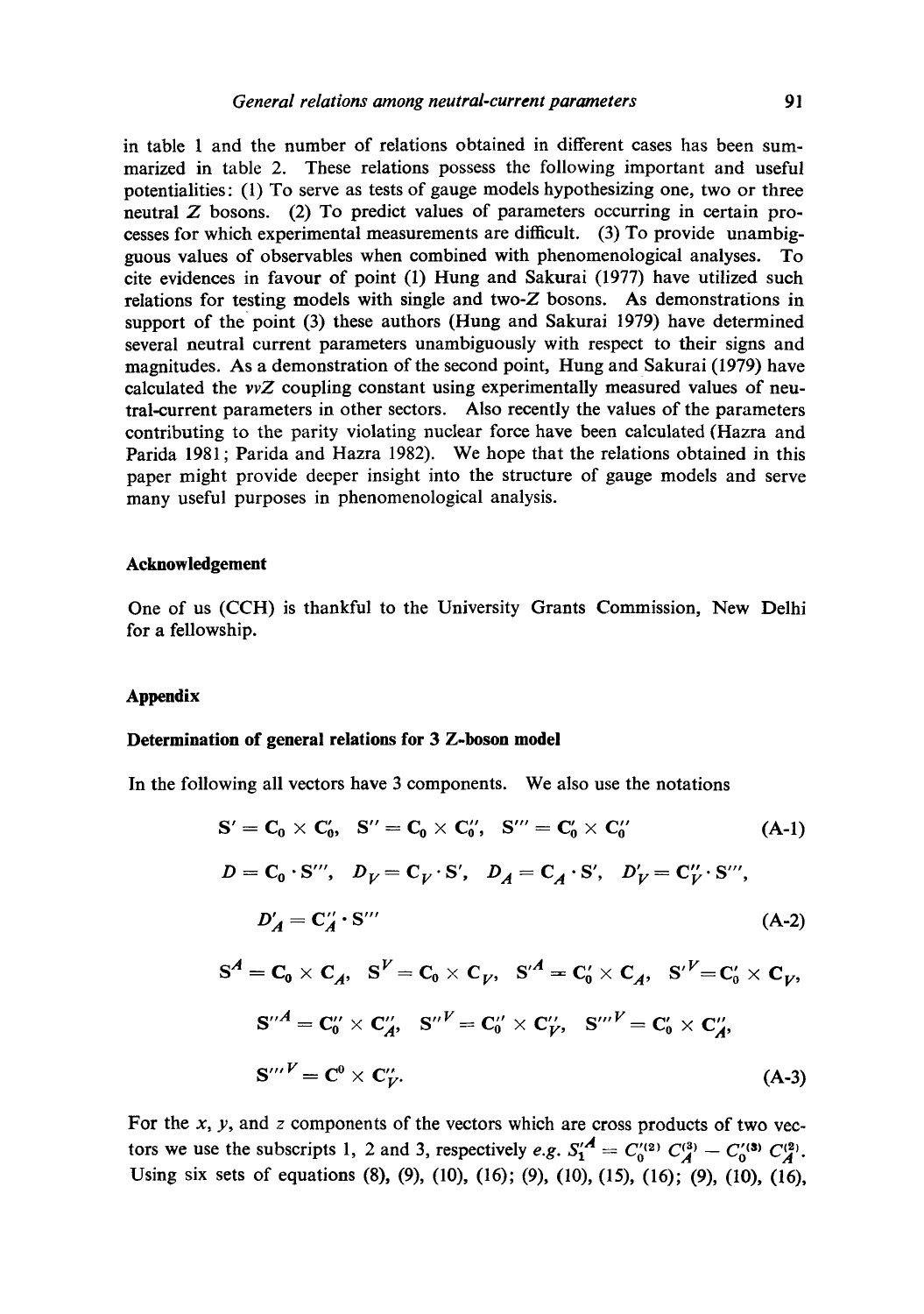|                     | Without                           | $\mu$ -e- $\tau$ Universality   |                    |                                  | u-e Universality only           |                     |                                   | $\mu$ - $e$ - $\tau$ Universality |                    |
|---------------------|-----------------------------------|---------------------------------|--------------------|----------------------------------|---------------------------------|---------------------|-----------------------------------|-----------------------------------|--------------------|
| Model               | No. of<br>physical<br>observables | parameters<br>current<br>No. of | relations<br>No.of | observables<br>physical<br>No.of | parameters<br>current<br>No. of | relations<br>No. of | observables<br>physical<br>No. of | parameters<br>current<br>No. of   | relations<br>No.of |
| 1 Z-Boson           | 73                                | ⋍                               | 8                  | $\ddot{=}$                       | $\mathbf{a}$                    | $\Xi$               | $\frac{8}{10}$                    |                                   |                    |
| $2 \text{ Z-Boson}$ | 52                                | 25                              | ¥                  | $\ddot{•}$                       | $\mathbf{a}$                    | 22                  | $\frac{8}{18}$                    | $\mathbf{r}$                      | m                  |
| 3 Z-Boson           | 73                                | 5                               | X                  | ₹                                | $\boldsymbol{\mathcal{S}}$      | $\mathbf{5}$        | $\frac{8}{10}$                    | $\mathbf{r}$                      | Not possible       |

Table 2. List of the number of relations obtained for different cases. Table 2. List of the number of relations obtained for different cases.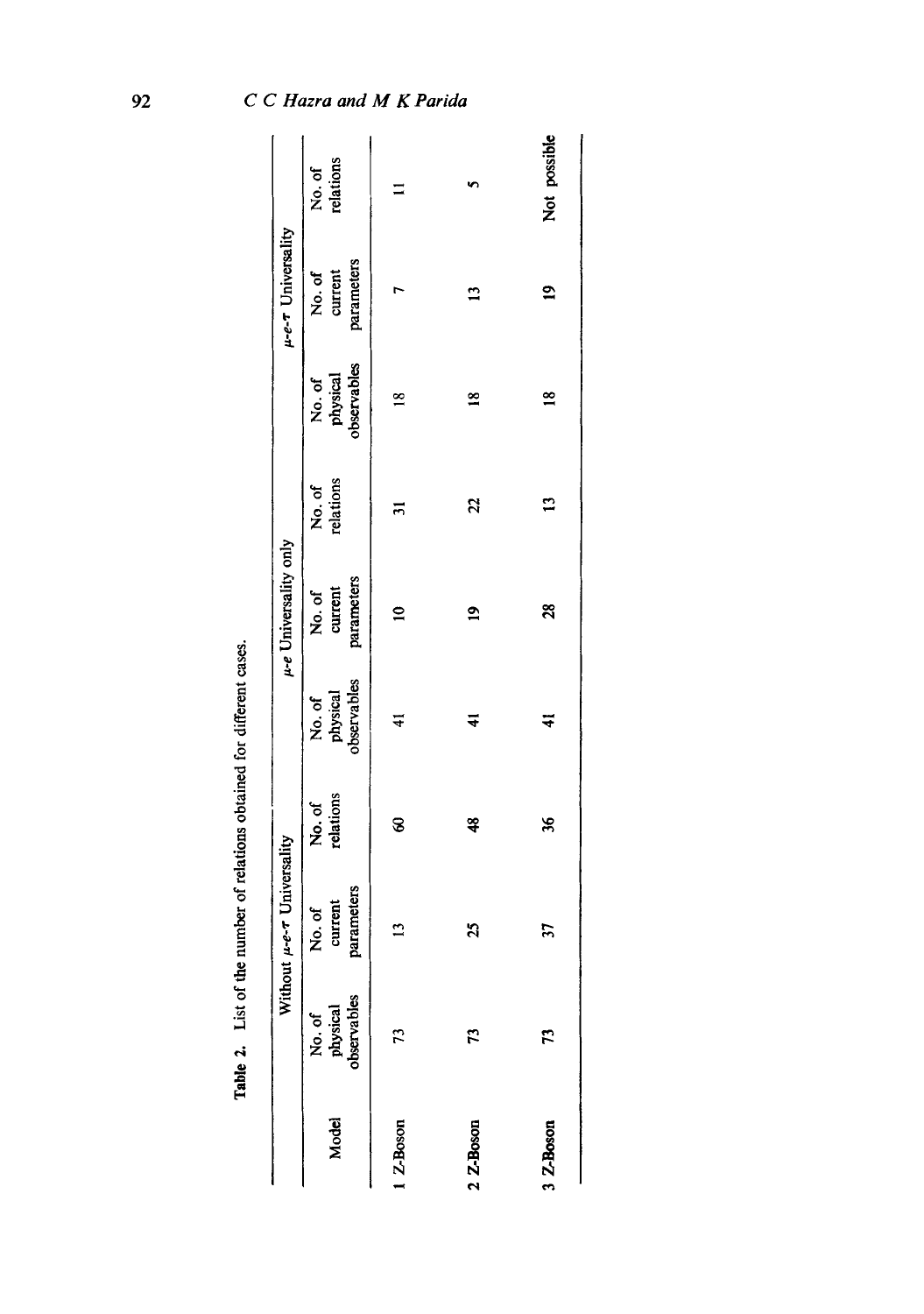(21); (15), (16), (21); (8), (10), (21); (8), (9), (15) and the above notations we get six relations:

$$
S''' \cdot S''' = (4 L' L'' - \tilde{L}'') = 4 X_1, \quad S'' \cdot S'' = (4 L L'' - \tilde{L}') = 4 X_2,
$$
  

$$
S'' \cdot S''' = (\tilde{L}' \tilde{L} - 2 L'' \tilde{L}) = 4 X_4, \quad S' \cdot S''' = (\tilde{L} \tilde{L}'' - 2 L' \tilde{L}') = 4 X_5,
$$
  

$$
S' \cdot S' = (4 L L' - \tilde{L}) = 4 X_3, \quad S'' \cdot S' = (\tilde{L} \tilde{L}' - 2 L \tilde{L}'') = 4 X_6 \quad (A-4)
$$

From (lla), (17a) and (22a) we obtain

$$
C_V = \frac{1}{2D} [g_V^e S''' + g_V^\mu S'' + g_V^\tau S'], \tag{A-5}
$$

$$
C_V' = \frac{1}{2D} \left[ g_V^{\prime e} S^{\prime\prime\prime} + g_V^{\prime \mu} S^{\prime\prime} + g_V^{\prime \tau} S^{\prime} \right]. \tag{A-6}
$$

Using equations (14a), (20a), (29a); (14b), (20b), (29b); (14c), (20c), (29c); (14a), (20d), (29d); one obtains:

$$
C_a^{(1)} = \frac{1}{2D_A} \left[ aS_1^{'A} - a'S_1^A + \tilde{a}S_1' \right], \quad C_a^{(2)} = \frac{1}{2D_A} \left[ aS_2^{'A} - a'S_2^A + \tilde{a}S_2' \right]
$$

$$
C_a^{(3)} = \frac{1}{2D_A} \left[ aS_3^{'A} - a'S_3^A + \tilde{a}S_3' \right], \tag{A-7}
$$

$$
C_{\beta}^{(1)} = \frac{1}{2D_V} [\beta S_1^{'V} - \beta' S_1^{V} - \tilde{\beta} S_1'] , \quad C_{\beta}^{(2)} = \frac{1}{2D_V} [\beta S_2^{'V} - \beta' S_2^{V} - \tilde{\beta} S_2']
$$

$$
C_{\beta}^{(3)} = \frac{1}{2D_V} [\beta S_3^{'V} - \beta' S_3^{V} - \tilde{\beta} S_3'] , \tag{A-8}
$$

$$
C_{\gamma}^{(1)} = \frac{1}{2D_A} \left[ \gamma S_1^{'A} - \gamma' S_1^A + \tilde{\gamma} S_1' \right], \quad C_{\gamma}^{(2)} = \frac{1}{2D_A} \left[ \gamma S_2^{'A} + \gamma' S_2^A + \tilde{\gamma} S_2' \right]
$$

$$
C_{\gamma}^{(3)} = \frac{1}{2D_A} \left[ \gamma S_3^{'A} - \gamma' S_3^A + \tilde{\gamma} S_3' \right], \tag{A-9}
$$

$$
C_{\delta}^{(1)} = \frac{1}{2D_V} [\delta S_1' V - \delta' S_1' V + \tilde{\delta} S_1'], \quad C_{\delta}^{(2)} = \frac{1}{2D_V} [\delta S_2' V - \delta' S_2' V + \tilde{\delta} S_2']
$$
  

$$
C_{\delta}^{(3)} = \frac{1}{2D_V} [\delta S_3' V - \delta' S_3' V + \tilde{\delta} S_3'].
$$
 (A-10)

Using (A-7), (A-8), (A-2) in (35a) after some algebraic manipulations one gets

$$
\xi = \frac{1}{8D_V D_A} \left[ A_1 a \beta + A_2 a \widetilde{\beta} + A_3 a \beta' + A_4 a' \beta + A_5 \widetilde{a} \beta + A_6 a' \widetilde{\beta} \right]
$$
  
+  $A_7 \widetilde{a} \widetilde{\beta} + A_8 \widetilde{a} \beta' + A_9 a' \beta'$ . (A-11)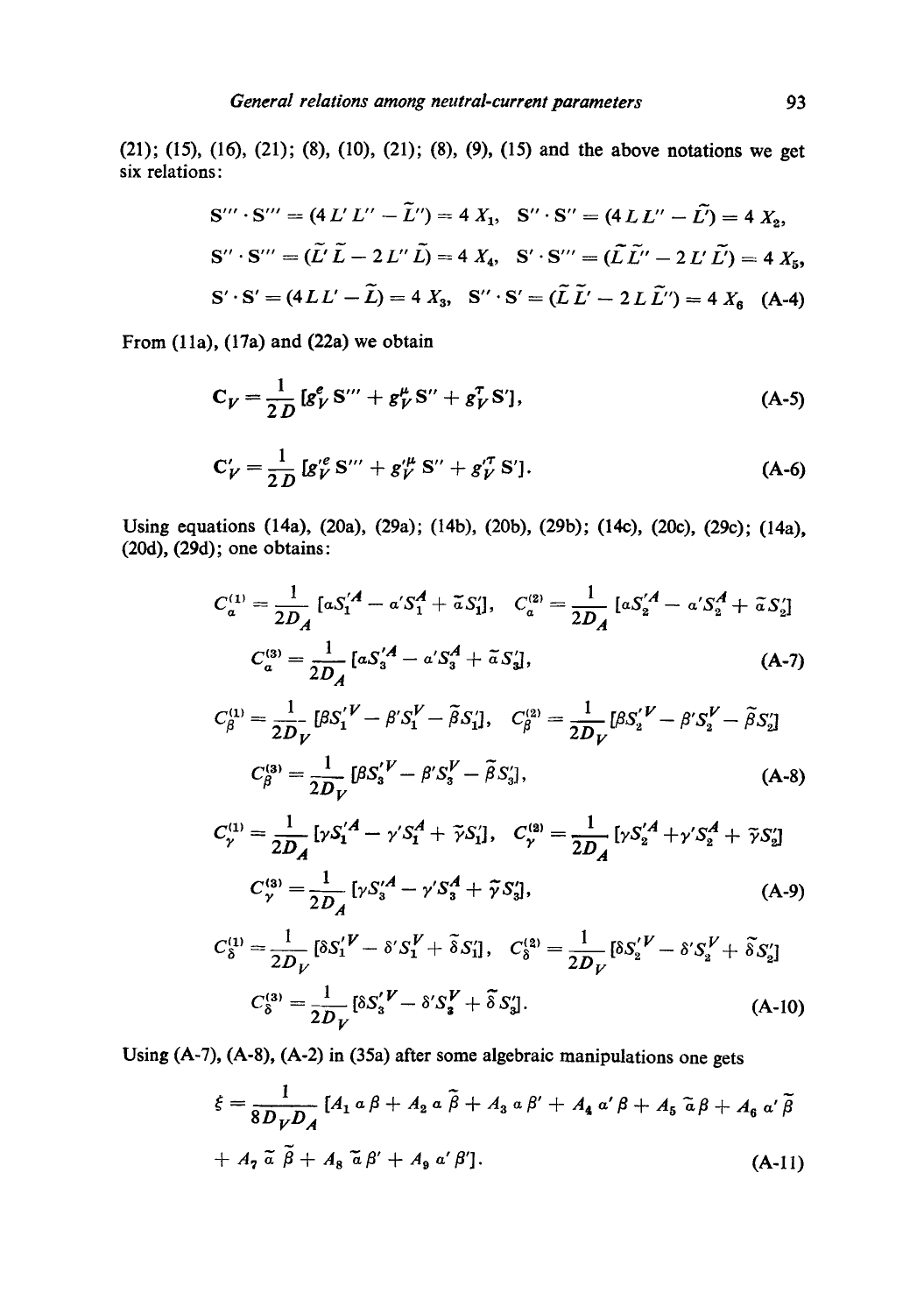Using equations (11b), (17b), (22b), (A-1) and (A-2) we get

$$
C_A = [g_A^e S''' + g_A^{\mu} S'' + g_A^{\tau} S']/2D.
$$
 (A-12)

Using (A-5), (A-2),  $X_5$ ,  $X_6$  and  $X_3$  we get

$$
D_V D_A = \frac{1}{64D^2} \left[ X_5 g_A^e + X_6 g_A^{\mu} + X_3 g_A^{\tau} \right] \left[ X_5 g_V^e + X_6 g_V^{\mu} + X_3 g_V^{\tau} \right].
$$
\n(A-13)

Putting  $(A-12)$ ,  $(A-6)$  in (27d) and using  $(A-4)$  and collecting the coefficients of similar terms we get

$$
8D^{2}k'_{AV} = [g'_{V}^{e}g_{A}^{e} X_{1} + g'_{V}^{u}g_{A}^{u} X_{2} + g'_{V}^{T}g_{A}^{T} X_{3} + X_{4}(g'_{V}^{e}g_{A}^{u} + g'_{V}^{u}g_{A}^{e})
$$
  
+  $X_{5}(g'_{V}g_{A}^{T} + g'_{V}^{T}g_{A}^{e}) + X_{6}(g'_{V}^{u}g_{A}^{T} + g'_{V}^{T}g_{A}^{u})],$  (A-14)

**whence** one gets

$$
\frac{1}{8D^2} = k'_{A V} / [X_1 g'_{V} g'_{A} + X_2 g'_{V} g'_{A} + X_3 g'_{V} g'_{A} + X_4 (g'_{V} g'_{A} + g'_{V} g'_{A}) \n+ X_5 (g'_{V} g'_{A} + g'_{V} g'_{A}) + X_6 (g'_{V} g'_{A} + g'_{V} g'_{A})].
$$
\n(A-15)

(A-15) is then substituted in (A-13) and the resulting equation is then put in (A-11) which yields (59a). Similarly from (35b)-(35d) the relations (59b)-(59d) can be easily obtained using  $(A-7)-(A-10)$  and  $(A-4)$ . From  $(13a)$ ,  $(19a)$ ,  $(24a)$  and  $(A-1)$ we get

$$
C_V'' = \frac{1}{2D} [g_V''^e S''' + g_V''^{\mu} S'' + g_V''^{\tau} S'], \tag{A-16}
$$

and from (13b), (19b), (24b) and (A-l) we get

$$
C''_A = \frac{1}{2D} [g''_A S'' + g''_A B'' + g''_A S'].
$$
 (A-17)

From (12b), (18b), (23b) using (A-l) we obtain

$$
C'_{A} = \frac{1}{2D} [g'^{e}_{A} S'' + g'^{\mu}_{A} S'' + g'^{\tau}_{A} S'].
$$
 (A-18)

*Derivation of relations* (60a)-(60d)

From (20a), (25a), (34a) and (A-1)-(A-3) one gets

$$
C_a^{(1)} = \frac{1}{2D'_A} \left[ a' S_1^{''A} - a'' S_1^{''A} + \tilde{a}'' S_1^{'''} \right],
$$
  
\n
$$
C_a^{(2)} = \frac{1}{2D'_A} \left[ a' S_2^{''A} - a'' S_2^{''A} + \tilde{a}'' S_2^{'''} \right],
$$
  
\n
$$
C_a^{(3)} = \frac{1}{2D'_A} \left[ a' S_3^{''A} - a'' S_3^{''A} + \tilde{a}'' S_3^{'''} \right].
$$
  
\n(A-19)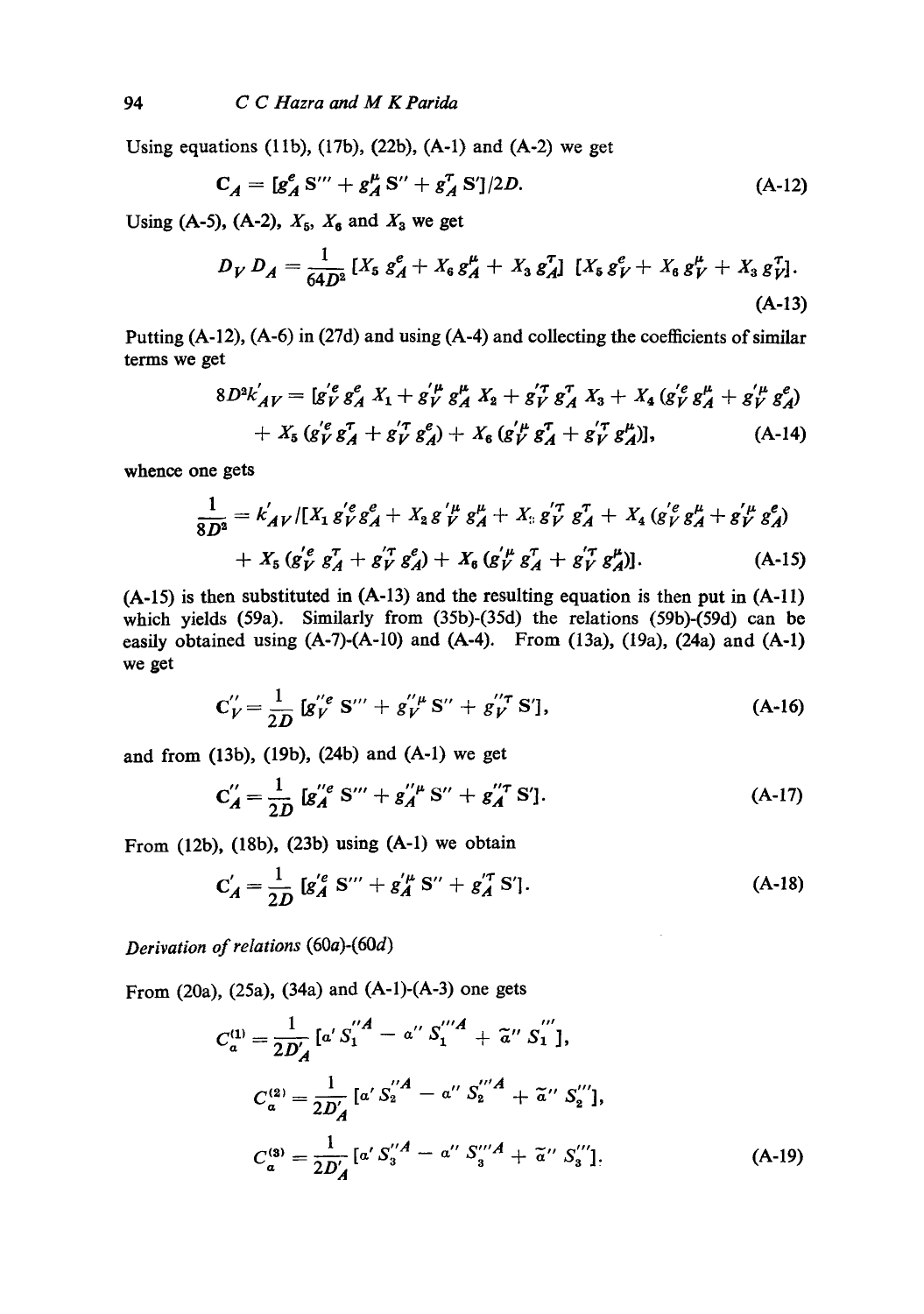From (20b), (25b), (34b) and (A-1)-(A-3) one can derive

$$
C_{\beta}^{(1)} = \frac{1}{2D'_{V}} [\beta' S_{1}^{''V} - \beta'' S_{1}^{'''V} + \tilde{\beta}'' S_{1}^{'''}],
$$
  
\n
$$
C_{\beta}^{(2)} = \frac{1}{2D'_{V}} [\beta' S_{2}^{''V} - \beta'' S_{2}^{'''V} + \tilde{\beta}'' S_{2}^{'''}],
$$
  
\n
$$
C_{\beta}^{(3)} = \frac{1}{2D'_{V}} [\beta' S_{3}^{''V} - \beta'' S_{3}^{'''V} + \tilde{\beta}'' S_{3}^{''}].
$$
  
\n(A-20)

From (20c), (25c), (34c) and (A-1)-(A-3) we get

$$
C_{\gamma}^{(1)} = \frac{1}{2D'_{A}} [\gamma' S''_{1}{}^{A} - \gamma'' S''_{1}{}^{A} + \tilde{\gamma}'' S''_{1}],
$$
  
\n
$$
C_{\gamma}^{(2)} = \frac{1}{2D'_{A}} [\gamma' S'^{A}_{2} - \gamma'' S''_{2}{}^{A} + \tilde{\gamma}'' S''_{2}]
$$
  
\n
$$
C_{\gamma}^{(3)} = \frac{1}{2D'_{A}} [\gamma' S''_{3}{}^{A} - \gamma'' S''_{3}{}^{A} + \tilde{\gamma}'' S''_{3}].
$$
 (A-21)

From (20d), (25d), (34d) and (A-I)-(A-3) one obtains

$$
C_{\delta}^{(1)} = \frac{1}{2D'_{V}} \left[ \delta' S_{1}^{"V} - \delta'' S_{1}^{"V} + \tilde{\delta}'' S_{1}^{"V} \right],
$$
  
\n
$$
C_{\delta}^{(2)} = \frac{1}{2D'_{V}} \left[ \delta' S_{2}^{"V} - \delta'' S_{2}^{"V} + \tilde{\delta}'' S_{2}^{"V} \right]
$$
  
\n
$$
C_{\delta}^{(3)} = \frac{1}{2D'_{V}} \left[ \delta' S_{3}^{"V} - \delta'' S_{3}^{"V} + \tilde{\delta}'' S_{3}^{"V} \right].
$$
  
\n(A-22)

Putting (A-19), (A-20) in (35a) and using (33e), (21), (24a), (24b), (19a), (19b), (16),  $(15)$  and  $(A-2)$  we get

$$
\xi = \frac{1}{8D'_{V}D'_{A}} [Q_{1}\alpha'\beta' + Q_{2}\alpha'\beta'' + Q_{3}\alpha'\tilde{\beta}'' + Q_{4}\alpha''\beta' + Q_{5}\alpha''\beta''
$$
  
+  $Q_{6}\alpha''\tilde{\beta}'' + Q_{7}\tilde{\alpha}''\beta' + Q_{8}\tilde{\alpha}''\beta'' + Q_{9}\tilde{\alpha}''\tilde{\beta}'']$  (A-23)

Using (A-16), (A-17) and (A-4) one gets

$$
8D'_{V} D'_{A} = \frac{1}{8D^{2}} \left[ X_{1} g''_{V} e + X_{4} g''_{V} + X_{5} g''_{V} \right] \left[ X_{1} g'^{e}_{A} e + X_{4} g''_{A} e + X_{5} g''_{A} \right]
$$
\n(A-24)

Using (A-24) in (A-23) relation (60a) is obtained. Similarly other relations, (60b)-(60d) can be derived.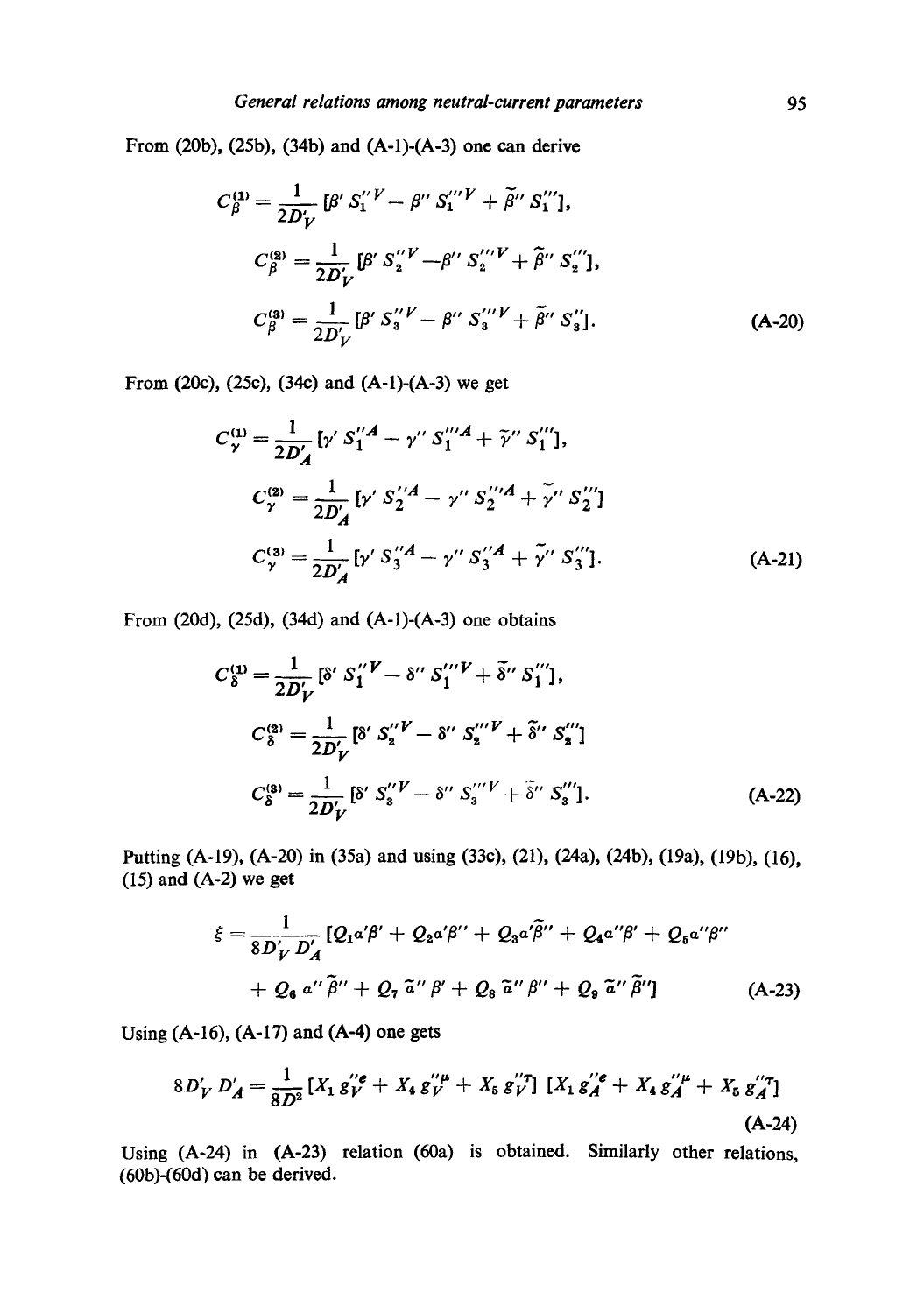*Derivation of relations* (61*a*)-(61*d*)

Using the four sets of equations (14a), (20a), (32a); (14b), (20b), (32b); (14c), (20c), (32c); (14d), (20d), (32d); we obtain expressions for the four sets of parameters  $(C_a^{(1)}, C_a^{(2)}, C_a^{(3)})$ ;  $(C_B^{(1)}, C_B^{(2)}, C_B^{(3)})$ ;  $(C_v^{(3)}, C_v^{(2)}, C_v^{(1)})$ ; and  $(C_{\delta}^{(1)}, C_{\delta}^{(2)}, C_{\delta}^{(3)})$ , respectively in the same manner as explained above. Then using the relations (35a)-(35d) and (A-15) and following procedure that led to the derivation of relations (59a)-(59d), the relations (61a)-(61d) can be derived.

## *Derivation of relations* (62a)-(62d)

For the derivation of these relations we adopt similar procedure using the sets of equations (14a), (25a), (34a); (14b); (25b), (34b); (14c), (25c), (34c); and (14d), (25d), (34d); the equations (35a)-(35d)and (A-15).

*Derivation of relations* (63a)-(63p), (63q)-(63u)

Substituting  $(A-5)$  in (26b) and using  $(11a)$ ,  $(17a)$ ,  $(22a)$  and  $(A-2)$  one gets

$$
k_{VV} = \frac{1}{4D^2} \left[ (g_V^e)^2 S''' \cdot S''' + (g_V^{\mu})^2 S'' \cdot S'' + (g_V^{\tau})^2 S' \cdot S' \right]
$$
  
+  $2 g_V^e g_V^{\mu} S''' \cdot S'' + 2 g_V^e g_V^{\tau} S' \cdot S''' + 2 g_V^{\mu} g_V^{\tau} S' \cdot S'' \right]$  (A-25)

Using (A-4) in (A-25) we obtain

$$
k_{VV} = \frac{1}{16D^2} \left[ X_1 (g_V^e)^2 + X_2 (g_V^{\mu})^2 + X_3 (g_V^{\tau})^2 + 2 X_4 g_V^e g_V^{\mu} \right]
$$
  
+ 2 X\_5 g\_V^e g\_V^{\tau} + 2 X\_6 g\_V^{\mu} g\_V^{\tau} \right] (A-26)

Substituting (A-15) in (A-25) we get (63a). Similarly the relations (63b), (63c) can be obtained. Using (A-5), (A-6), (1 la), (12a), (17a), (18a), (22a), (23a), (A-4) and  $(A-15)$  in (27a) the relation (63d) follows. Similarly the relations (63e) and (63f) can be derived. Using (12a), (18a), (23a), (A-4), (A-6) and (A-15) one gets (63g) from (30a). Similarly (63h), (63i) can be deduced easily. Using (13a), (19a), (24a),  $(A-4)$ ,  $(A-15)$  and  $(A-16)$  is  $(33a)$  the relation  $(63i)$  is derived. Similarly the relations (63k) and (631) are obtained. Using (lla), (17a), (22a), (13a), (19a), (24a), (A-4), (A-15), (A-5), (A-16) in (28a), the relation (63m) is obtained. Similarly using  $(A-5)$ ,  $(A-2)$ ,  $(A-4)$ ,  $(A-15)$ - $(A-17)$  the relations  $(63n)$ - $(63q)$  can be obtained from equations (28-b)-(28d). Using (12a), (13a), (18a), (23a), (24a), (19a), (A-4), (A-6),  $(A-15)$ ,  $(A-16)$  one obtains the relation  $(63r)$  from equation  $(31a)$ . Similarly  $(63s)$ -(63u) are derived using the equations (31b)-(31d), (A-4), (A-6), (A-15)-(A-18), (12)a-(13b), (18a)-(19b), and (23a)-(24b).